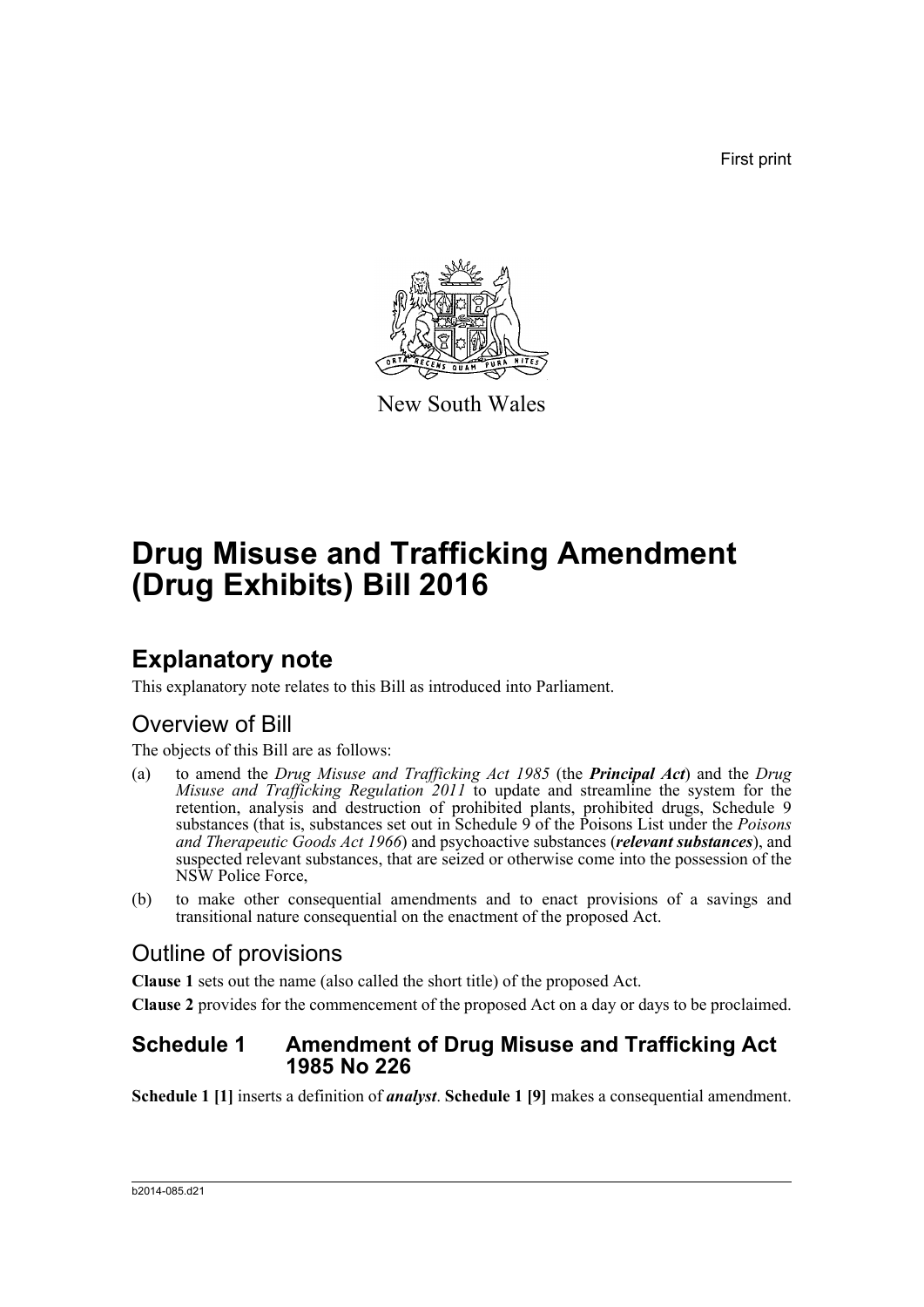**Schedule 1 [3]** substitutes the provisions of Part 3A of the Principal Act relating to exhibits with a new Part 3A containing a new system for dealing with, and destroying, relevant substances that are in the custody of a member of the NSW Police Force and that a member of the NSW Police Force knows or suspects to be relevant substances.

The new Part does the following things:

- (a) defines expressions used in the new Part,
- (b) enables a member of the NSW Police Force to retain a relevant substance for the purpose of dealing with it under the new Part and the regulations to be made under the new Part,
- (c) enables regulations to be made with respect to related matters, including the retention, weighing, testing and analysis of relevant substances, the recording, handling, storage and transport and return of relevant substances and evidentiary certificates,
- (d) forfeits a relevant substance to the Crown if an order is made for its destruction,
- (e) enables the destruction of a relevant substance on the order of a police officer of or above the rank of superintendent (a *qualified police officer*), after giving 21 days written notice, if no person has been charged or is likely to be charged with respect to an offence relating to the substance,
- (f) enables the destruction of prohibited plants on the order of a qualified police officer if a certificate of identification has been issued and evidence of the plants and other particulars have been recorded,
- (g) enables the destruction of a relevant substance (other than a prohibited plant) on the order of a qualified police officer, after giving 28 days written notice, if samples have been taken and a certificate of analysis has been issued for one sample,
- (h) enables the destruction of a prohibited drug or suspected prohibited drug on the order of a qualified police officer, after giving 28 days written notice, if the amount of the drug is less than the traffickable quantity for the drug,
- (i) enables the destruction of a relevant substance, or other substance connected with a drug-related offence, on the order of a qualified police officer, after giving 28 days written notice (if destruction is not required earlier for health or safety reasons), if an analyst certifies that it is required to be destroyed in the interests of health or safety,
- (j) enables a qualified police officer to order a relevant substance to be destroyed at any time if the substance cannot reasonably be securely retained,
- (k) enables a defendant or accused person to seek an order from the Local Court that the mass of a substance in police custody be re-determined before the substance is destroyed,
- (l) provides that the particulars as to the nature and quantity or mass of a relevant substance set out in a court attendance notice are presumed to be true for the purposes of an appeal if the substance is destroyed pursuant to an order before the appeal is heard,
- (m) subject to the provision that provides for the forfeiture of certain substances, enables a person who is lawfully entitled to a relevant substance to apply to a court for the return of the substance if it is not destroyed or for the substance to be returned by a member of the NSW Police Force to the person entitled to it,
- (n) re-enacts the provision that enables the Commissioner of Police to order that a seized relevant substance be retained for use in connection with a controlled operation or an integrity testing program.

**Schedule 1 [4]–[8]** update references to Government Departments and officers.

**Schedule 1 [10]** enables regulations containing savings and transitional provisions to be made consequent on the enactment of any Acts that amend the Principal Act and also inserts savings and transitional provisions consequent on the amendments made by the proposed Act.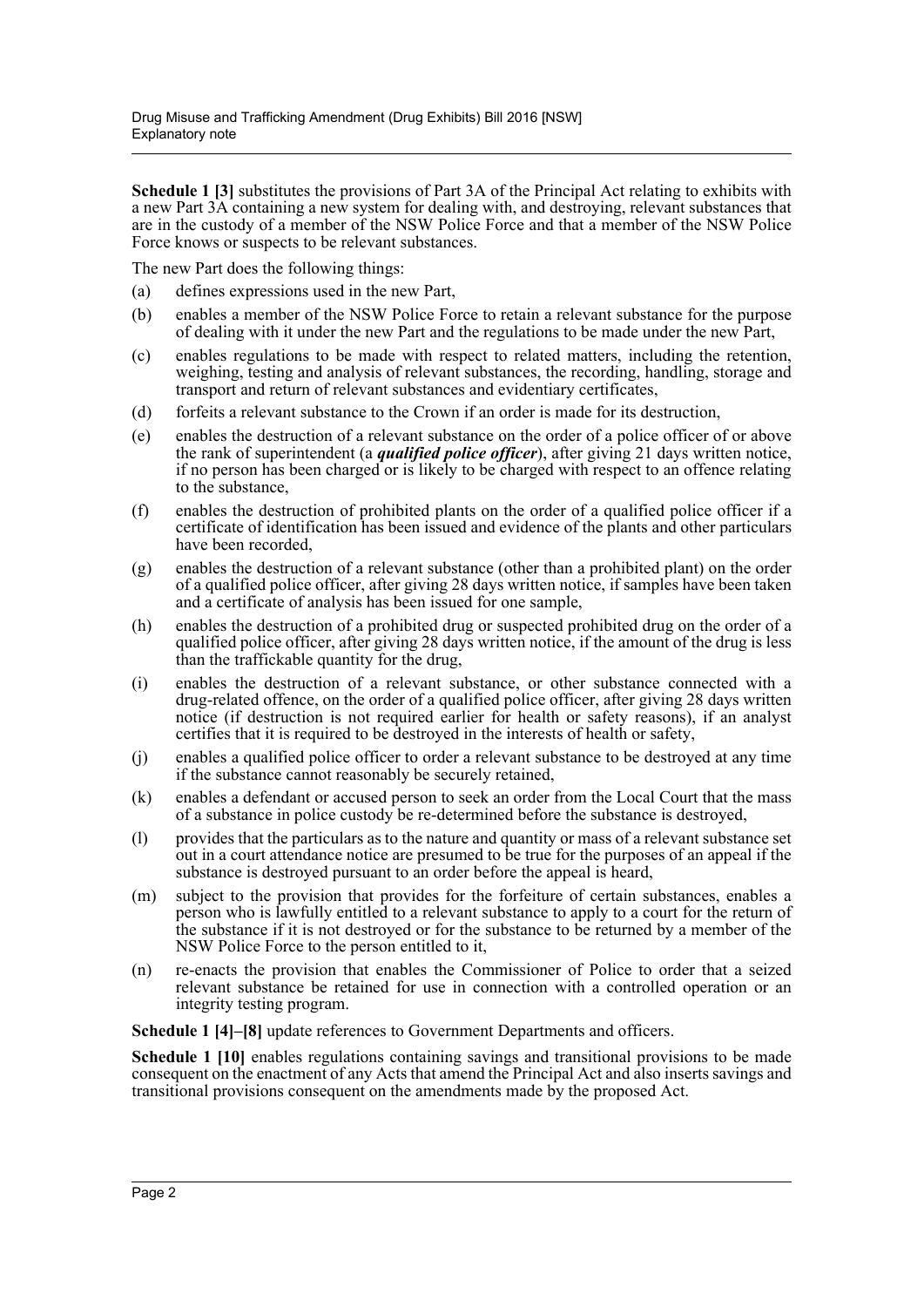# **Schedule 2 Amendment of Drug Misuse and Trafficking Regulation 2011**

The Schedule substitutes the provisions of Part 3 of the *Drug Misuse and Trafficking Regulation 2011* relating to exhibits with a new Part 3 setting out requirements for analysis of relevant substances and related matters.

The new Part does the following things:

- (a) prescribes interstate analysts as analysts for the purposes of the Principal Act,
- (b) requires a relevant substance to be weighed after it first comes into the custody of any member of the NSW Police Force, or sent to an analyst for that purpose, before a sample of the substance is first taken for analysis,
- (c) requires the member or analyst to provide a certificate as to the initial quantity or mass of the substance to the defendant or accused person in proceedings relating to the substance,
- (d) requires an amount of a relevant substance that is a plant to be given to a person (approved by the Secretary of the Department of Industry, Skills and Regional Development) for identification as soon as practicable after it first comes into NSW Police Force custody,
- (e) requires an amount of a relevant substance that is not a plant to be retained for samples for analysis,
- (f) if the relevant substance is a Schedule 9 substance or a psychoactive substance or the amount of a prohibited drug is not less than the traffickable quantity for the substance, requires a sample to be given to an analyst for analysis as soon as practicable after it first comes into the custody of the NSW Police Force,
- (g) if the amount of a relevant substance that is a prohibited drug is less than the traffickable quantity for the substance, requires the substance to be given to an analyst for analysis as soon as practicable after it is known that the identity of the substance will be in dispute in criminal proceedings,
- (h) provides for a defendant or accused person to request a qualified police officer to arrange an independent analysis of a second sample of a relevant substance not later than 28 days after a certificate of analysis of a sample is served on the defendant or accused person,
- (i) sets out the matters to be determined by an analyst and requires an analyst to provide a certificate of analysis,
- (j) requires information about significant differences in analyses of the same drug exhibit to be forwarded to the Director of Public Prosecutions,
- (k) enables relevant substances to be transported to analysts or plant identifiers by a courier approved by the Commissioner of Police and exempts couriers acting under the legislation from certain drug-related offences,
- (l) sets out the particulars required to be recorded by officers in relation to relevant substances and requires particulars of a relevant substance to be entered into the NSW Police Force exhibits management system when the substance comes into the custody of a member of the NSW Police Force or when a drug exhibit bag containing a relevant substance is opened or changes location,
- (m) requires a relevant substance to be placed in a sealed and labelled drug exhibit bag when it first comes into the custody of any member of the NSW Police Force and to be stored in a locked vault or cabinet with a dual locking mechanism or a facility approved by the Commissioner of Police,
- (n) enables a senior analyst or qualified police officer to authorise the destruction of any part of a substance given to an analyst for analysis that is not required and any sample for which a certificate of analysis has been provided,
- (o) requires a drug exhibit bag to be inspected before destruction to determine whether it has been opened or tampered with,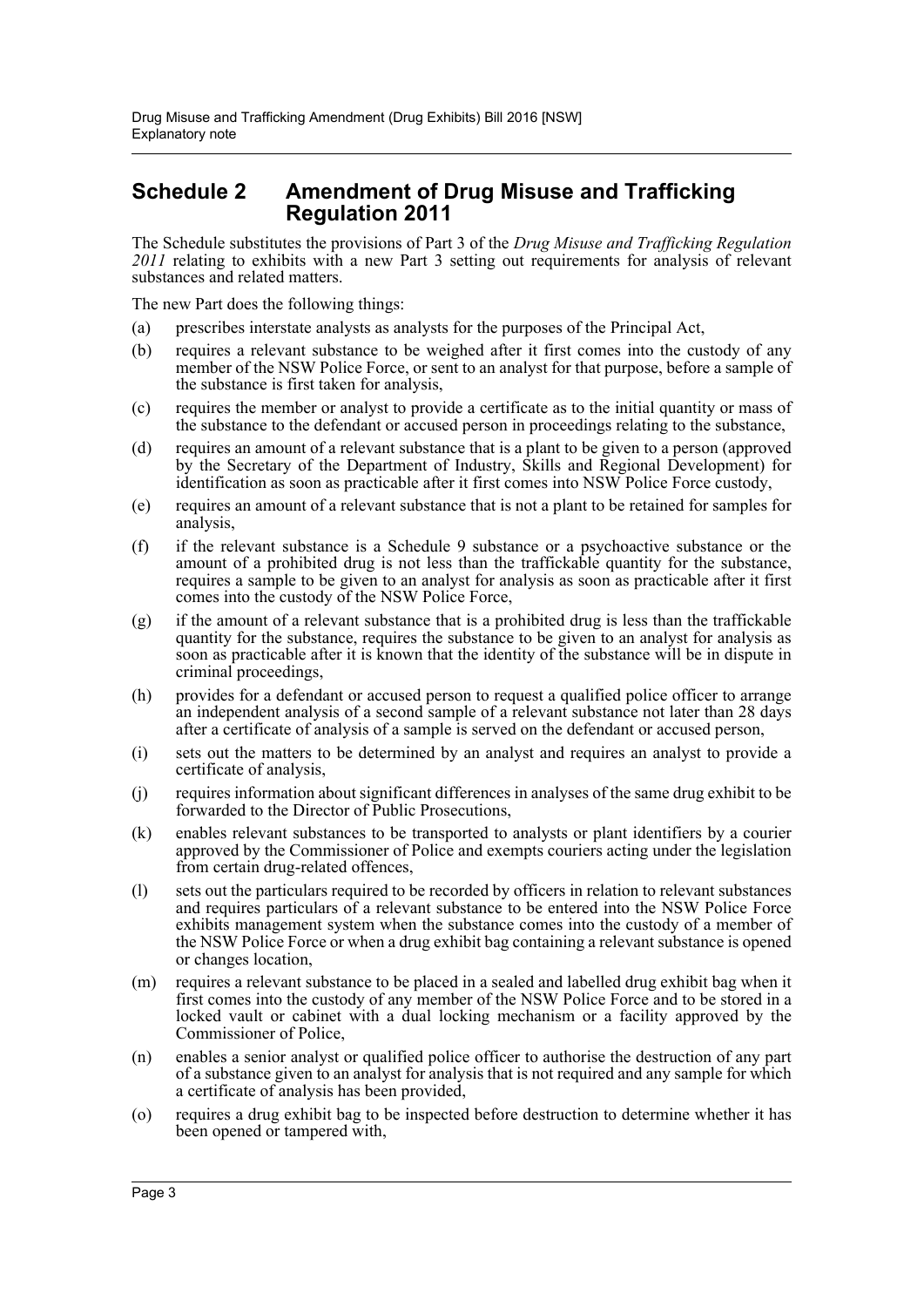- (p) requires a relevant substance to be destroyed in the presence of specified persons,
- (q) provides for the use of police exhibits management system sheets as evidence of transactions in court proceedings and for evidentiary certificates as to the mass of substances,
- (r) provides for evidentiary certificates relating to the initial determination of the quantity or mass of a relevant substance and the continuity of dealings with a particular relevant substance.

# **Schedule 3 Consequential amendment of Law Enforcement (Powers and Responsibilities) Act 2002 No 103**

The Schedule amends the *Law Enforcement (Powers and Responsibilities) Act 2002* to exclude relevant substances and certain articles from the provisions of that Act dealing with property that is in police custody.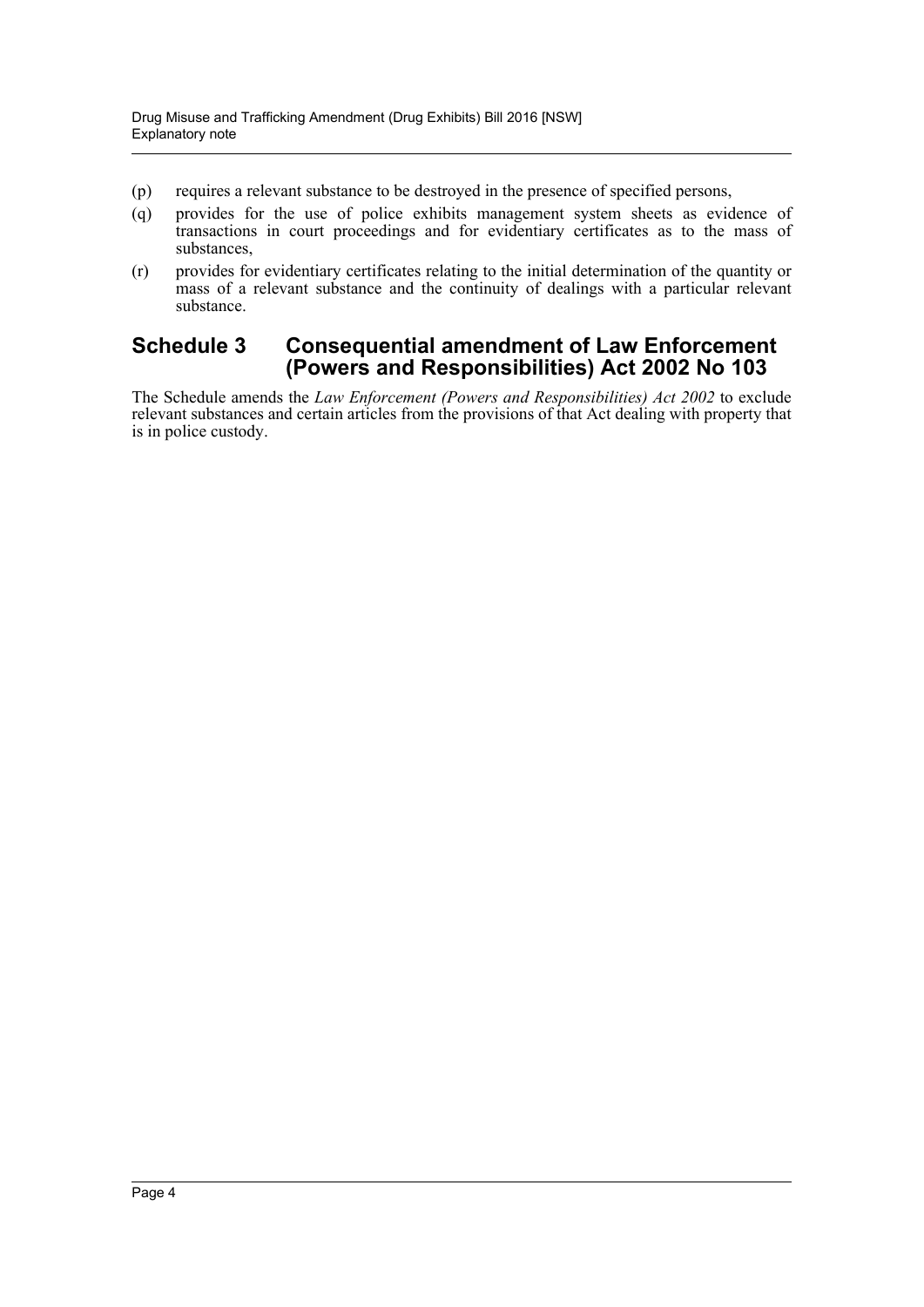First print



New South Wales

# **Drug Misuse and Trafficking Amendment (Drug Exhibits) Bill 2016**

# **Contents**

|                   |                                                                                                    | Page                 |
|-------------------|----------------------------------------------------------------------------------------------------|----------------------|
|                   | Name of Act                                                                                        | $\mathbf{2}^{\circ}$ |
|                   | Commencement                                                                                       | $\mathcal{P}$        |
| Schedule 1        | Amendment of Drug Misuse and Trafficking Act 1985 No 226                                           | 3                    |
| <b>Schedule 2</b> | <b>Amendment of Drug Misuse and Trafficking Regulation 2011</b>                                    | 11                   |
| Schedule 3        | <b>Consequential amendment of Law Enforcement (Powers and</b><br>Responsibilities) Act 2002 No 103 | 19                   |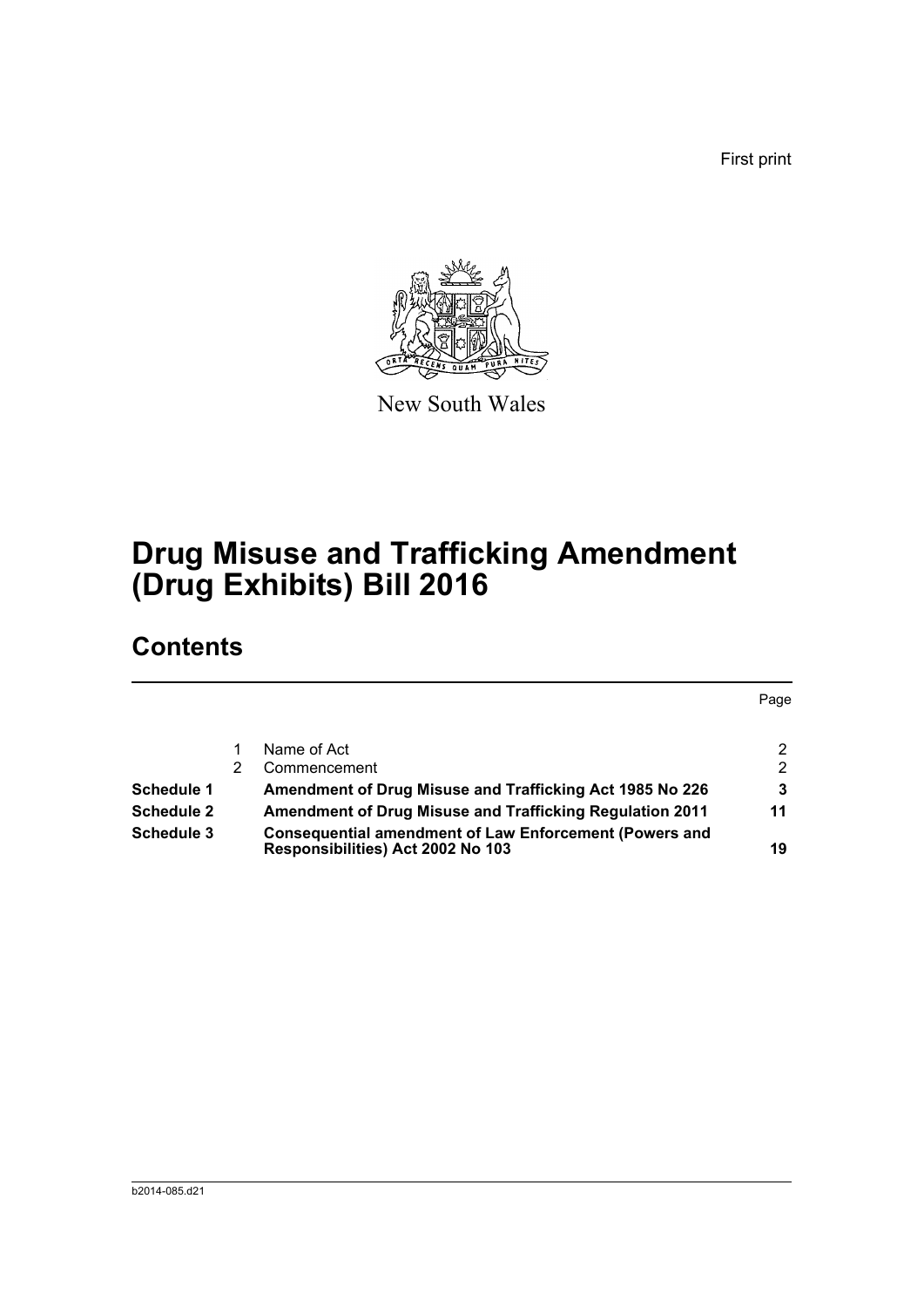

New South Wales

# **Drug Misuse and Trafficking Amendment (Drug Exhibits) Bill 2016**

No , 2016

# **A Bill for**

An Act to amend the *Drug Misuse and Trafficking Act 1985* and the *Drug Misuse and Trafficking Regulation 2011* with respect to dealing with prohibited plants, prohibited drugs and other substances in police custody; and for other purposes.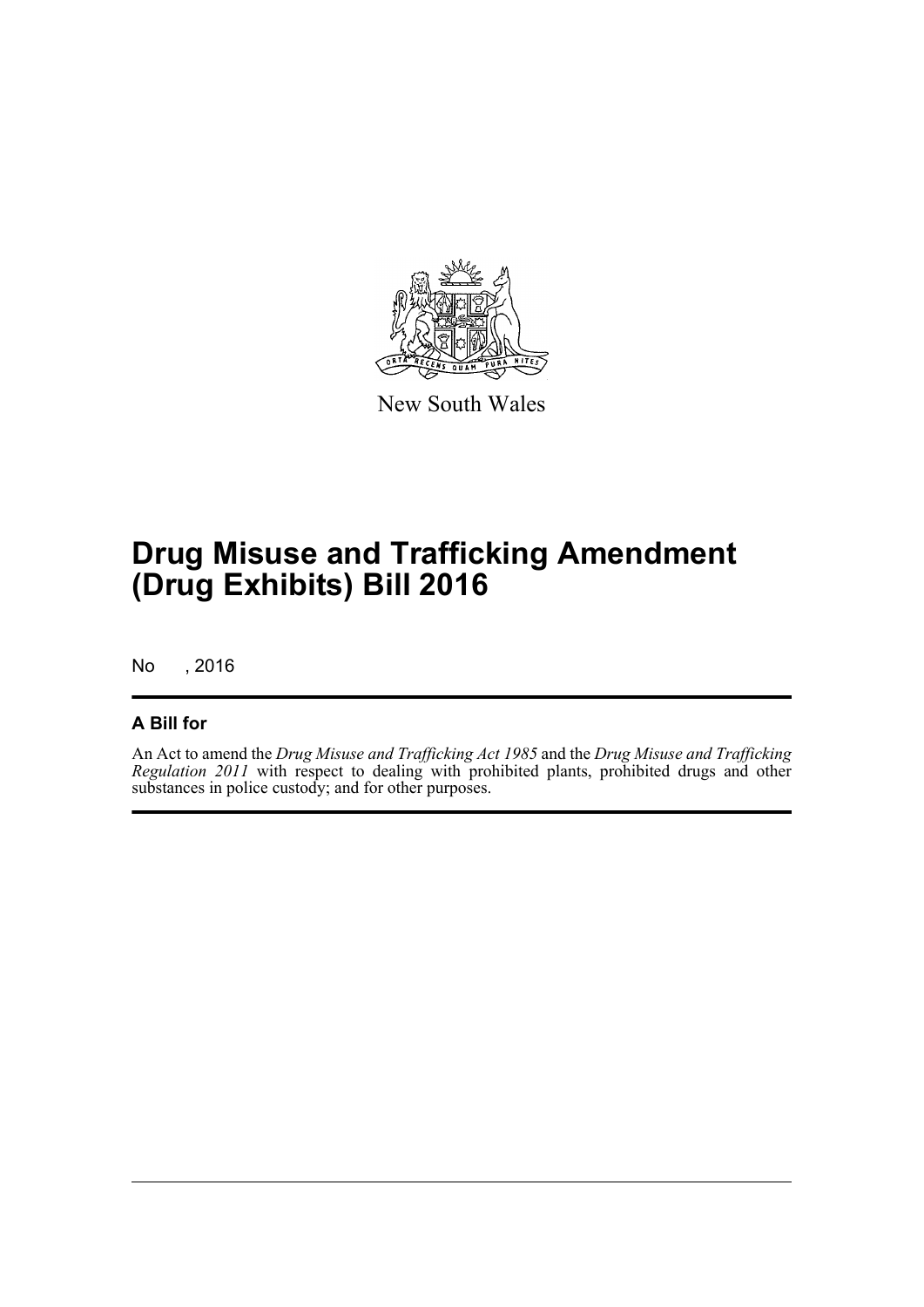<span id="page-6-1"></span><span id="page-6-0"></span>

| The Legislature of New South Wales enacts: |                                                                                 |                |  |
|--------------------------------------------|---------------------------------------------------------------------------------|----------------|--|
|                                            | Name of Act                                                                     | $\mathcal{P}$  |  |
|                                            | This Act is the Drug Misuse and Trafficking Amendment (Drug Exhibits) Act 2016. | 3              |  |
|                                            | <b>Commencement</b>                                                             | $\overline{4}$ |  |
|                                            | This Act commences on a day or days to be appointed by proclamation.            | 5              |  |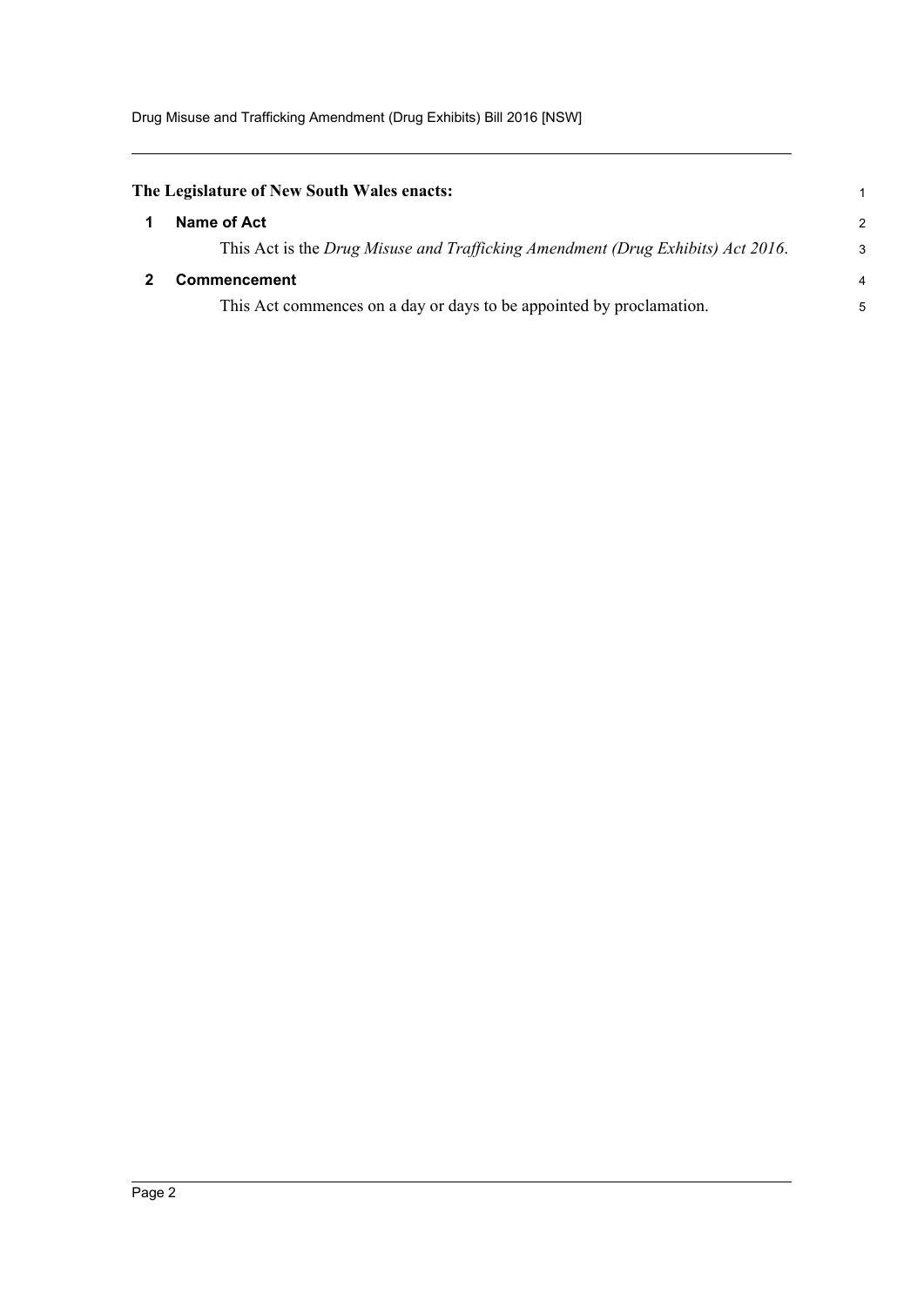<span id="page-7-0"></span>

|     | Schedule 1 |                   | <b>Amendment of Drug Misuse and Trafficking Act</b><br>1985 No 226                                                                                                                                                                                        | $\mathbf{1}$<br>2        |
|-----|------------|-------------------|-----------------------------------------------------------------------------------------------------------------------------------------------------------------------------------------------------------------------------------------------------------|--------------------------|
| [1] |            |                   | <b>Section 3 Definitions</b>                                                                                                                                                                                                                              | 3                        |
|     |            |                   | Insert in alphabetical order in section $3(1)$ :                                                                                                                                                                                                          | 4                        |
|     |            |                   | <i>analyst</i> means any of the following:                                                                                                                                                                                                                | 5                        |
|     |            |                   | a person employed by the Government of New South Wales as an<br>(a)<br>analyst for the purposes of this Act (including a person employed as an<br>analyst in the NSW Health Service),                                                                     | 6<br>$\overline{7}$<br>8 |
|     |            |                   | a person who is an analyst within the meaning of the <i>Poisons and</i><br>(b)<br>Therapeutic Goods Act 1966,                                                                                                                                             | 9<br>10                  |
|     |            |                   | a person who is, or belongs to a class, prescribed by the regulations for<br>(c)<br>the purposes of this definition.                                                                                                                                      | 11<br>12                 |
| [2] |            |                   | Sections 10 (2) (b1), 23 (4) (c) and 25 (4) (c)                                                                                                                                                                                                           | 13                       |
|     |            |                   | Omit "section 39RA" wherever occurring. Insert instead "section 39G".                                                                                                                                                                                     | 14                       |
| [3] | Part 3A    |                   |                                                                                                                                                                                                                                                           | 15                       |
|     |            |                   | Omit the Part. Insert instead:                                                                                                                                                                                                                            | 16                       |
|     |            |                   | <b>Part 3A Exhibits and testing procedures</b>                                                                                                                                                                                                            | 17                       |
|     |            | <b>Division 1</b> | <b>Preliminary</b>                                                                                                                                                                                                                                        | 18                       |
|     | 39A        |                   | <b>Application of Part</b>                                                                                                                                                                                                                                | 19                       |
|     |            | (1)               | This Part applies to a substance that a member of the NSW Police Force knows<br>or suspects to be any of the following and that is in the custody of a member<br>of the NSW Police Force (whether because it has been seized or for any other<br>reason): | 20<br>21<br>22<br>23     |
|     |            |                   | a prohibited plant,<br>(a)                                                                                                                                                                                                                                | 24                       |
|     |            |                   | a prohibited drug,<br>(b)                                                                                                                                                                                                                                 | 25                       |
|     |            |                   | a Schedule 9 substance,<br>(c)                                                                                                                                                                                                                            | 26                       |
|     |            |                   | (d)<br>a psychoactive substance.                                                                                                                                                                                                                          | 27                       |
|     |            | (2)               | For the purposes of this section, a substance is taken to be in the custody of a<br>member of the NSW Police Force if it is in the custody of an analyst for the<br>purposes of this Part or is being transported for any such purpose.                   | 28<br>29<br>30           |
|     | 39B        |                   | Interpretation                                                                                                                                                                                                                                            | 31                       |
|     |            | (1)               | In this Part:                                                                                                                                                                                                                                             | 32                       |
|     |            |                   | <i>destroy</i> means destroy or otherwise dispose of.                                                                                                                                                                                                     | 33                       |
|     |            |                   | <i>qualified police officer</i> means a police officer of or above the rank of<br>superintendent.                                                                                                                                                         | 34<br>35                 |
|     |            | (2)               | In this Part, a reference to the quantity of a drug is a reference to the quantity<br>of the drug originally in the custody of a member of the NSW Police Force.                                                                                          | 36<br>37                 |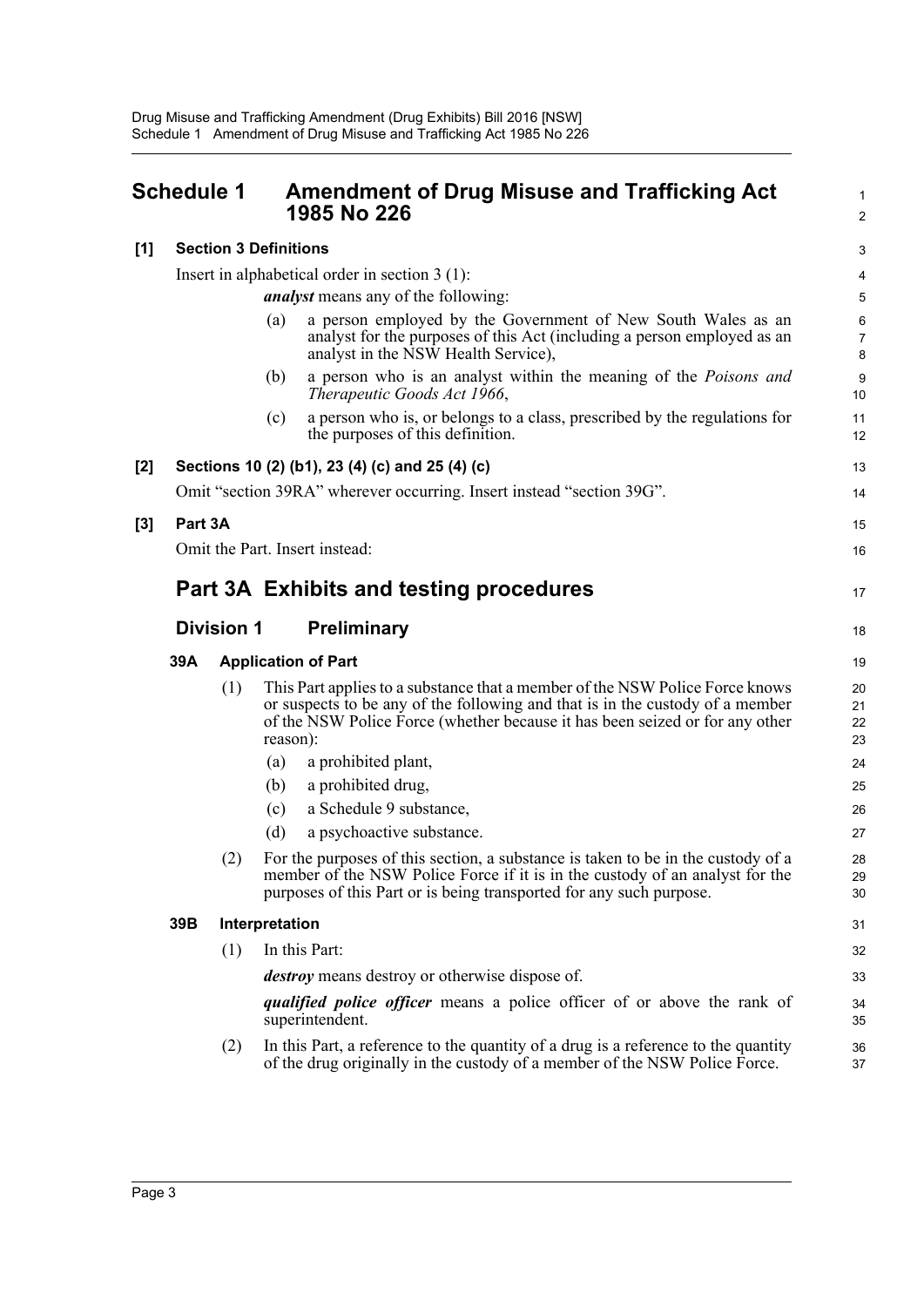| <b>Division 2</b> |                   | <b>Retention and testing of substances</b>                                                                                                                                                                                                                                      | $\mathbf{1}$                                   |
|-------------------|-------------------|---------------------------------------------------------------------------------------------------------------------------------------------------------------------------------------------------------------------------------------------------------------------------------|------------------------------------------------|
| 39C               |                   | <b>Retention of substances</b>                                                                                                                                                                                                                                                  | $\overline{c}$                                 |
|                   |                   | A member of the NSW Police Force or other person is entitled to retain a<br>substance to which this Part applies for the purpose of dealing with the<br>substance in accordance with this Part and the regulations.                                                             | 3<br>$\overline{\mathbf{4}}$<br>$\overline{5}$ |
| 39D               |                   | Regulations relating to testing and other matters                                                                                                                                                                                                                               | 6                                              |
|                   |                   | The regulations may make provision for or with respect to the following<br>matters:                                                                                                                                                                                             | $\overline{7}$<br>8                            |
|                   |                   | the retention of all or part of a substance to which this Part applies,<br>(a)                                                                                                                                                                                                  | $\boldsymbol{9}$                               |
|                   |                   | the weighing, testing and analysis of substances to which this Part<br>(b)<br>applies,                                                                                                                                                                                          | 10<br>11                                       |
|                   |                   | the recording, handling, storage, transport and destruction of substances<br>(c)<br>to which this Part applies,                                                                                                                                                                 | 12<br>13                                       |
|                   |                   | the return of substances to which this Part applies to persons lawfully<br>(d)<br>entitled to them,                                                                                                                                                                             | 14<br>15                                       |
|                   |                   | evidentiary certificates, and prima facie evidence, relating to the<br>(e)<br>identity, quantity, mass, testing, analysis, retention, handling, storage<br>and transport of substances for the purposes of this Part.                                                           | 16<br>17<br>18                                 |
|                   | <b>Division 3</b> | <b>Destruction of substances</b>                                                                                                                                                                                                                                                | 19                                             |
| 39E               |                   | Forfeiture of substances for purposes of destruction                                                                                                                                                                                                                            | 20                                             |
|                   |                   | A substance to which this Part applies is forfeited to the Crown, if it is not<br>otherwise forfeited, if an order is made under this Part or the regulations that<br>the substance is to be destroyed.                                                                         | 21<br>22<br>23                                 |
| 39F               |                   | Power to destroy substances                                                                                                                                                                                                                                                     | 24                                             |
|                   | (1)               | A substance to which this Part applies may, subject to any requirements of this<br>Part or the regulations, be destroyed in accordance with an order made under<br>this Part or the regulations.                                                                                | 25<br>26<br>27                                 |
|                   | (2)               | An order must not authorise the destruction of so much of an amount of a<br>substance to which this Part applies that is required by the regulations to be<br>retained.                                                                                                         | 28<br>29<br>30                                 |
| 39G               |                   | Destruction of substance where no likelihood of prosecution                                                                                                                                                                                                                     | 31                                             |
|                   | (1)               | A qualified police officer may order in writing that a substance to which this<br>Part applies is to be destroyed if the police officer is satisfied that no person<br>has been charged with an offence with respect to the substance and no person<br>is likely to be charged. | 32<br>33<br>34<br>35                           |
|                   | (2)               | The substance (other than a prohibited plant) must not be destroyed earlier<br>than 21 days after the day on which the substance first came into the custody<br>of any member of the NSW Police Force.                                                                          | 36<br>37<br>38                                 |
|                   | (3)               | Before the substance is destroyed, evidence of the substance is to be recorded<br>by photographing or other means and the particulars (if any) prescribed by the<br>regulations are to be recorded.                                                                             | 39<br>40<br>41                                 |
|                   | (4)               | Subsection (3) does not apply to a prohibited drug, or suspected prohibited<br>drug, if the quantity of the drug is less than the traffickable quantity in relation<br>to the drug.                                                                                             | 42<br>43<br>44                                 |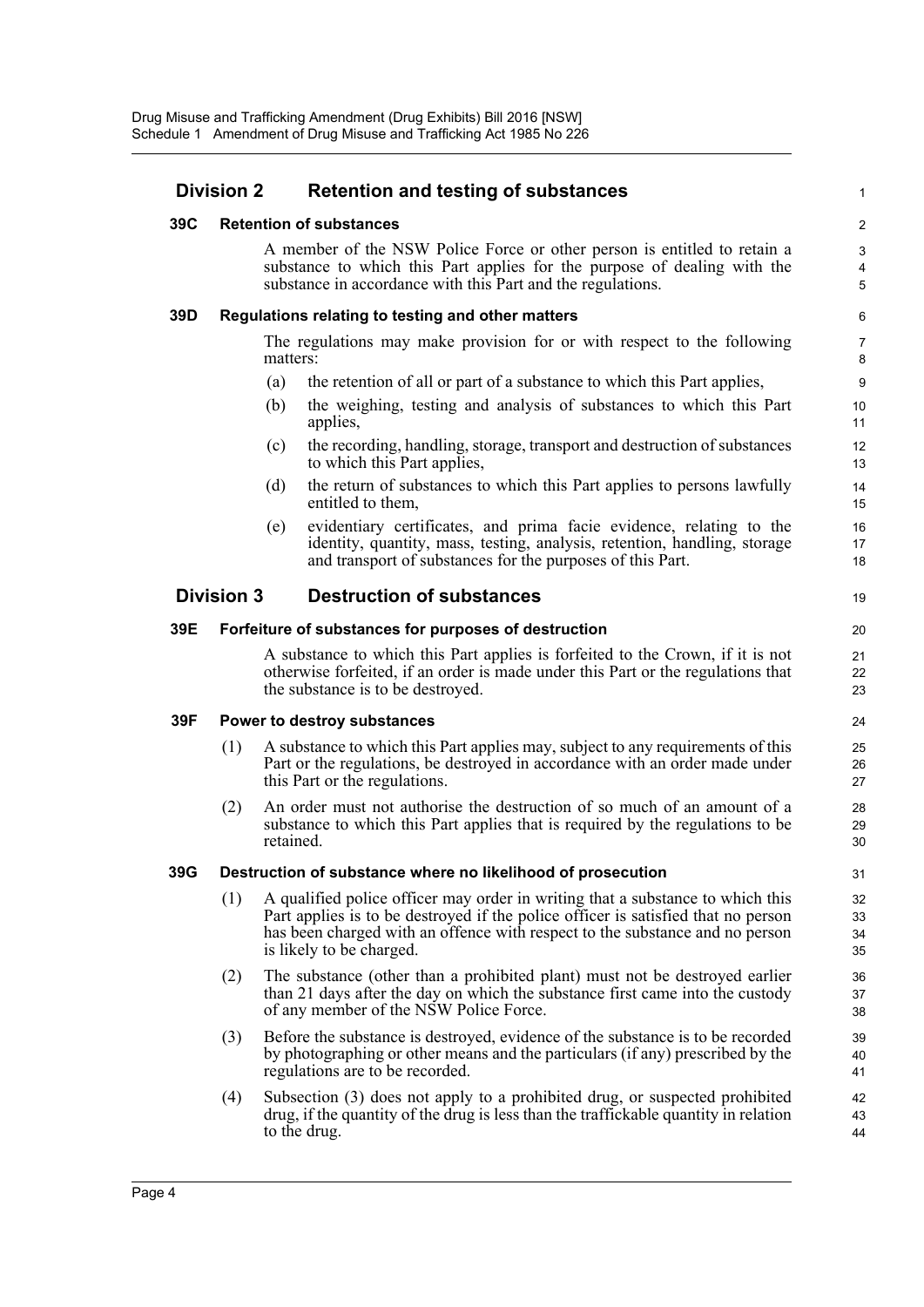#### **39H Destruction of prohibited plants after identification**

A qualified police officer may order in writing that any prohibited plants to which this Part applies are to be destroyed if the police officer is satisfied that:

- (a) a person of a class prescribed by the regulations for the purposes of this section has issued a certificate identifying the plants as specified prohibited plants, and
- (b) evidence of the plants has been recorded by photographing or other means and the particulars (if any) prescribed by the regulations have been recorded.

#### **39I Destruction of substances where analysis takes place**

- (1) A qualified police officer may order in writing that a substance (other than a prohibited plant) to which this Part applies is to be destroyed if the police officer is satisfied that:
	- (a) any samples of the substance that are required by the regulations to be taken and retained have been taken and retained, and
	- (b) a certificate of analysis of one of the samples has been given to the defendant or accused person in any proceedings relating to the substance.
- (2) The substance must not be destroyed earlier than 28 days after the day on which written notice by a qualified police officer of the proposed destruction is served on the defendant or accused person in any proceedings for an offence relating to the substance.
- (3) Before the substance is destroyed, evidence of the substance is to be recorded by photographing or other means and the particulars (if any) prescribed by the regulations are to be recorded.
- (4) The Local Court may, on application by a member of the NSW Police Force, make an order authorising the destruction of a substance under this section if the Court is satisfied that:
	- (a) written notice of the proposed destruction cannot practicably be served on the defendant or accused person, and
	- (b) an order that the substance be destroyed has been made in accordance with this section.

**Note.** A substance cannot be destroyed under this section while a quantity review application is being determined or before any consequent determination of the mass of the substance has been completed (see section 39M).

(5) This section does not apply to a prohibited drug, or suspected prohibited drug, if the quantity of the drug is less than the traffickable quantity in relation to the drug.

#### **39J Destruction of drug where less than traffickable quantity**

- (1) A qualified police officer may order in writing that a prohibited drug, or suspected prohibited drug, is to be destroyed if the amount of the drug is less than the traffickable quantity in relation to the drug.
- (2) The substance must not be destroyed earlier than 28 days after the end of any proceedings for an offence relating to the substance (including the end of any appeal proceedings or, if no appeal is made, the end of the period within which an appeal may be made).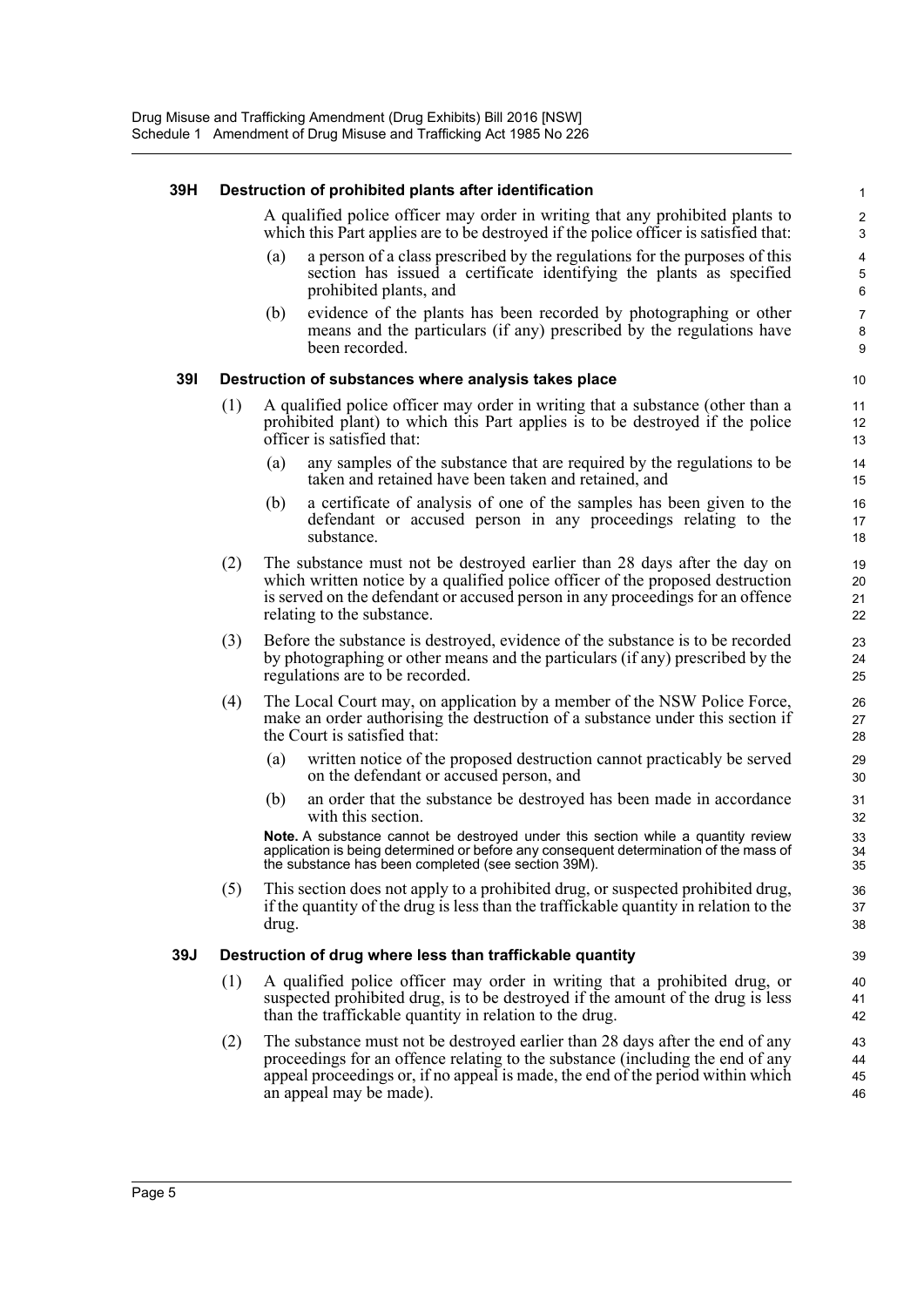#### **39K Destruction of dangerous substances or articles**

- (1) A qualified police officer may order in writing that a substance or article (whether or not it consists of or includes a substance to which this Part applies) is to be destroyed if the police officer is satisfied that:
	- (a) the substance or article has been seized and is being retained for the purpose of proceedings for an offence under this Act, and

- (b) an analyst has certified in writing that, in the interests of health or safety, the substance or article is required to be destroyed, and
- (c) evidence of the substance or article has been recorded by photographing or other means and, if practicable, the particulars (if any) prescribed by the regulations have been recorded, and
- (d) if practicable, any samples of any substance that are required by the regulations to be taken and retained have been taken and retained.
- (2) The substance or article must not be destroyed earlier than 28 days after the day on which written notice by a qualified police officer of the proposed destruction is served on the defendant or accused person in any proceedings for an offence relating to the substance or article.
- (3) Despite subsection (2), a substance or article may be destroyed at any time if an analyst certifies in writing that, in the interests of health or safety, the substance or article is required to be destroyed before the expiry of the period specified by that subsection.
- (4) The Local Court may, on application by a member of the NSW Police Force, make an order authorising the destruction of a substance or article under this section if the Court is satisfied that:
	- (a) written notice of the proposed destruction cannot practicably be served on the defendant or accused person, and
	- (b) an order that the substance or article be destroyed has been made in accordance with this section.

**Note.** A substance cannot be destroyed under this section while a quantity review application is being determined or before any consequent determination of the mass of the substance has been completed (see section 39M).

#### **39L Immediate destruction where security or other issues**

A qualified police officer may make an order to destroy a substance in accordance with a provision of this Division at any time if the officer is of the opinion that, because of the amount of the substance or for any other reason, the substance could not reasonably be securely retained for the period of notice that would otherwise be required under that provision.

#### **39M Mass review applications**

- (1) This section applies if a certificate as to the initial mass of a substance to which this Part applies is given under the regulations by a member of the NSW Police Force or an analyst.
- (2) The Local Court may, on the application of a defendant or accused person in any proceedings for an offence relating to the substance, make a quantity review order for a substance.
- (3) The application must be made not later than 60 days after the certificate is served on the defendant or accused person.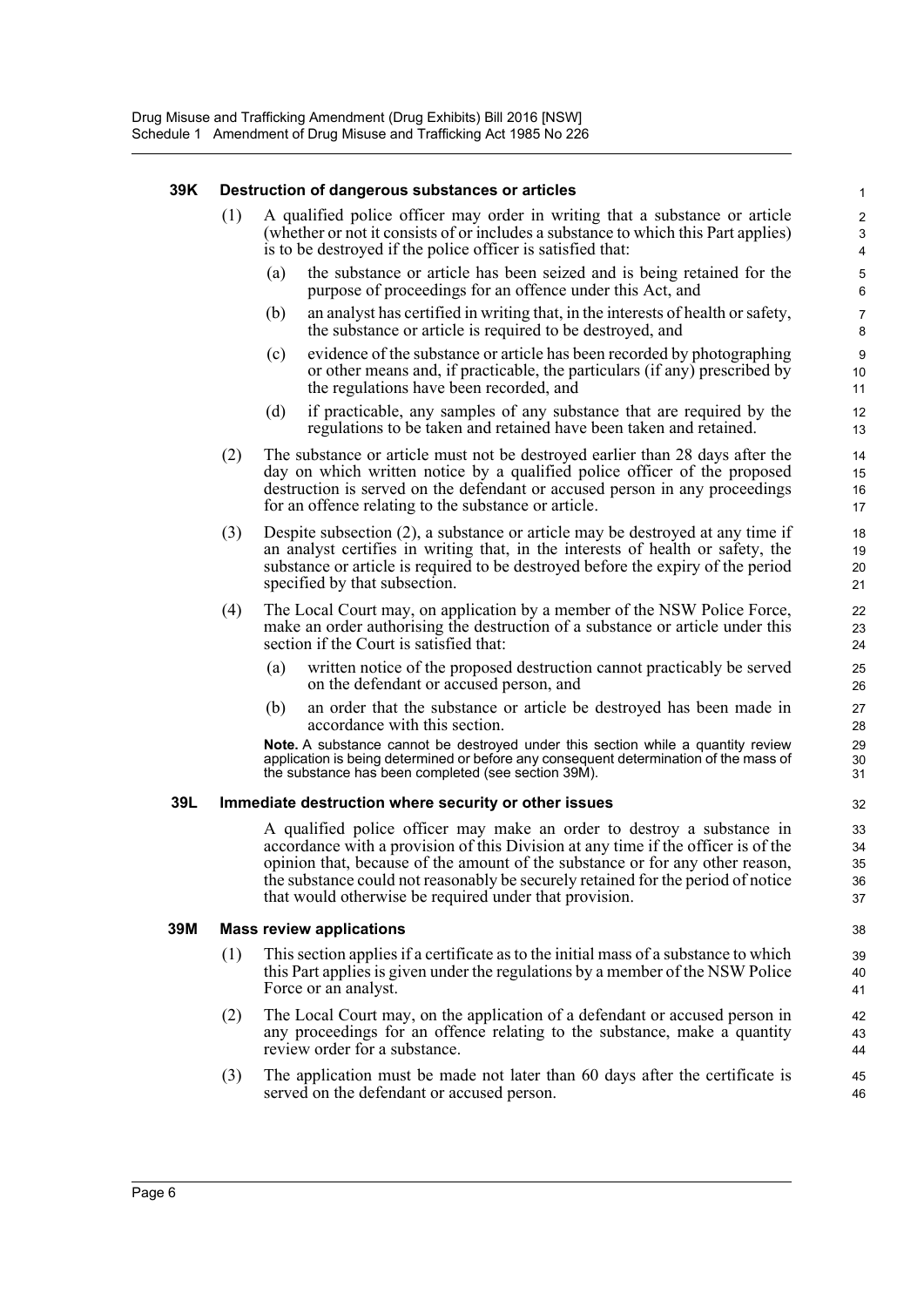|     | (4)               |     | The Local Court may make a quantity review order only if it is satisfied that:                                                                                                                                                                                                       | 1                       |
|-----|-------------------|-----|--------------------------------------------------------------------------------------------------------------------------------------------------------------------------------------------------------------------------------------------------------------------------------------|-------------------------|
|     |                   | (a) | there has been a substantial failure to comply with this Act or the<br>regulations in respect of the substance, or                                                                                                                                                                   | $\mathbf{2}$<br>3       |
|     |                   | (b) | there is a real doubt as to the accuracy of the certificate issued by the<br>member of the NSW Police Force or analyst in respect of the substance.                                                                                                                                  | 4<br>5                  |
|     | (5)               |     | A quantity review order made by the Local Court may require:                                                                                                                                                                                                                         | 6                       |
|     |                   | (a) | that a member of the NSW Police Force make all of the substance in the<br>custody of the NSW Police Force available to an employee of the<br>Ministry of Health for determination of the mass of the substance, and                                                                  | 7<br>8<br>9             |
|     |                   | (b) | that the person to whom the substance is made available determine, or<br>arrange the determination of, the mass of the substance, and                                                                                                                                                | 10<br>11                |
|     |                   | (c) | that a further certificate under the regulations specifying the mass of the<br>substance so determined be provided to the applicant.                                                                                                                                                 | $12 \overline{ }$<br>13 |
|     | (6)               |     | If an application is made for a quantity review order for a substance in<br>accordance with this section, the substance, including any sample previously<br>provided for analysis, may be destroyed under another provision of this Part<br>or the regulations only if:              | 14<br>15<br>16<br>17    |
|     |                   | (a) | the application is withdrawn or refused, or                                                                                                                                                                                                                                          | 18                      |
|     |                   | (b) | the application is granted and a certificate has been provided to the<br>applicant in accordance with the quantity review order.                                                                                                                                                     | 19<br>20                |
|     | (7)               |     | Subsection (6) does not prevent the destruction of a substance in accordance<br>with this Part if destruction is necessary before that subsection is complied<br>with in the interests of health or safety or because the substance cannot<br>reasonably be securely retained.       | 21<br>22<br>23          |
|     |                   |     |                                                                                                                                                                                                                                                                                      | 24                      |
|     | <b>Division 4</b> |     | <b>General</b>                                                                                                                                                                                                                                                                       | 25                      |
| 39N |                   |     | <b>Presumption on appeal</b>                                                                                                                                                                                                                                                         | 26                      |
|     |                   | If: |                                                                                                                                                                                                                                                                                      | 27                      |
|     |                   | (a) | a person who was legally represented before the Local Court on the trial<br>of an offence with respect to a substance to which this Part applies<br>pleaded guilty to the offence, and                                                                                               | 28<br>29<br>30          |
|     |                   | (b) | an appeal is made against any determination of the Local Court with<br>respect to the offence, and                                                                                                                                                                                   | 31<br>32                |
|     |                   | (c) | before the appeal is heard, the substance is destroyed after an order for<br>its destruction is made under this Part or the regulations,                                                                                                                                             | 33<br>34                |
|     |                   |     | any particular in the court attendance notice as to the nature, quantity or mass<br>of the substance is, for the purposes of the appeal, presumed to be true.                                                                                                                        | 35<br>36                |
| 390 |                   |     | Return of substance to lawful owner                                                                                                                                                                                                                                                  | 37                      |
|     | (1)               |     | A court may, on the application of a person who is lawfully entitled to a<br>substance to which this Part applies or on its own motion, make an order that<br>the substance be returned to the person if the substance has not been destroyed<br>under this Part or the regulations. | 38<br>39<br>40<br>41    |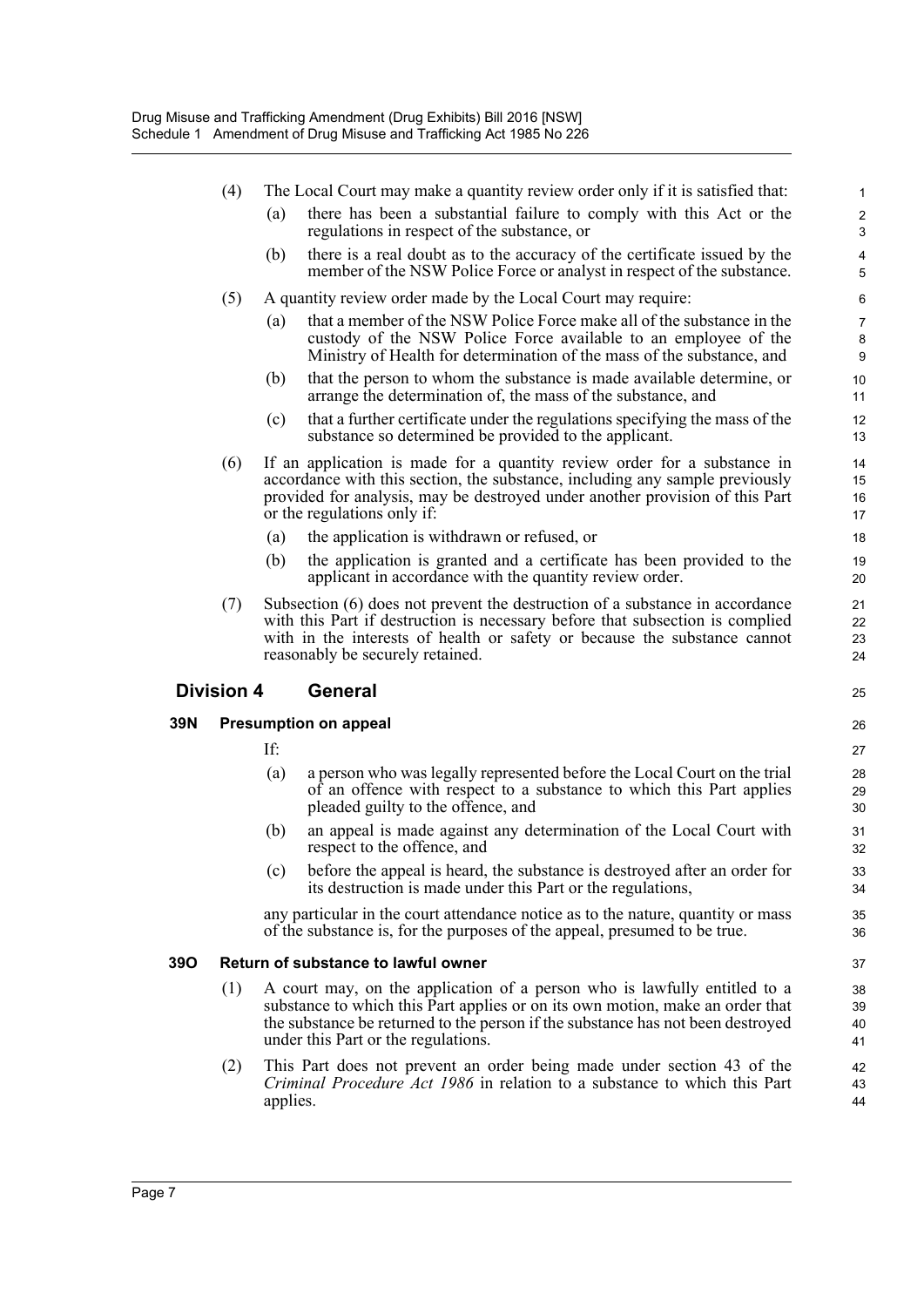|     | (3) |     | An application for an order under this section, and an order under this section,<br>may be made despite sections 39C and 39E.                                                                                                                                                                                                                      | $\mathbf{1}$<br>$\overline{\mathbf{c}}$ |
|-----|-----|-----|----------------------------------------------------------------------------------------------------------------------------------------------------------------------------------------------------------------------------------------------------------------------------------------------------------------------------------------------------|-----------------------------------------|
|     | (4) |     | An application for an order under this section may be made to:                                                                                                                                                                                                                                                                                     | 3                                       |
|     |     | (a) | a court in which proceedings for an offence relating to the substance<br>have been commenced, or                                                                                                                                                                                                                                                   | 4<br>5                                  |
|     |     | (b) | if proceedings have not commenced, or any such proceedings have been<br>completed, the Local Court.                                                                                                                                                                                                                                                | 6<br>$\overline{7}$                     |
|     | (5) |     | This section is subject to section 39.                                                                                                                                                                                                                                                                                                             | 8                                       |
| 39P |     |     | <b>Return of substances</b>                                                                                                                                                                                                                                                                                                                        | 9                                       |
|     | (1) |     | A member of the NSW Police Force who seizes a substance to which this Part<br>applies or has custody of a substance to which this Part applies must return the<br>substance to the owner or person who had lawful possession of the thing<br>before it was seized or came into custody if the member of the NSW Police<br>Force is satisfied that: | 10<br>11<br>12<br>13<br>14              |
|     |     | (a) | its retention as evidence is not required, and                                                                                                                                                                                                                                                                                                     | 15                                      |
|     |     | (b) | it is lawful for the person to have possession of the substance.                                                                                                                                                                                                                                                                                   | 16                                      |
|     | (2) |     | This section is subject to any order made for the destruction of the substance<br>under this Part or any other provision of this Act and to any order made under<br>section 390.                                                                                                                                                                   | 17<br>18<br>19                          |
|     | (3) |     | This section is subject to section 39.                                                                                                                                                                                                                                                                                                             | 20                                      |
| 39Q |     |     | Use of substances in controlled operations and integrity testing programs                                                                                                                                                                                                                                                                          | 21                                      |
|     | (1) |     | The Commissioner of Police may, by order in writing, direct that any<br>substance to which this Part applies that has been seized by a police officer be<br>retained by a police officer specified in the direction for the purpose of its<br>being used in connection with:                                                                       | 22<br>23<br>24<br>25                    |
|     |     | (a) | a controlled operation under the Law Enforcement (Controlled<br>Operations) Act 1997, or                                                                                                                                                                                                                                                           | 26<br>27                                |
|     |     | (b) | an integrity testing program under Part 10A of the <i>Police Act 1990</i> .                                                                                                                                                                                                                                                                        | 28                                      |
|     | (2) |     | A direction under this section may be given in relation to a substance:                                                                                                                                                                                                                                                                            | 29                                      |
|     |     | (a) | whether it is intended for immediate use or for use at some later time,<br>and                                                                                                                                                                                                                                                                     | 30<br>31                                |
|     |     | (b) | whether it is intended for use by the police officer specified in the<br>direction or for use by some other person.                                                                                                                                                                                                                                | 32<br>33                                |
|     | (3) |     | A direction under this section is subject to the following conditions:                                                                                                                                                                                                                                                                             | 34                                      |
|     |     | (a) | that the substance to which the direction relates is to be kept securely<br>until it is used in connection with a controlled operation or integrity<br>testing program,                                                                                                                                                                            | 35<br>36<br>37                          |
|     |     | (b) | any other condition that the Commissioner of Police considers<br>appropriate.                                                                                                                                                                                                                                                                      | 38<br>39                                |
|     | (4) |     | A direction under this section need not identify a particular controlled<br>operation or integrity testing program and a particular controlled operation or<br>integrity testing program need not be in contemplation before a direction under<br>this section may be made.                                                                        | 40<br>41<br>42<br>43                    |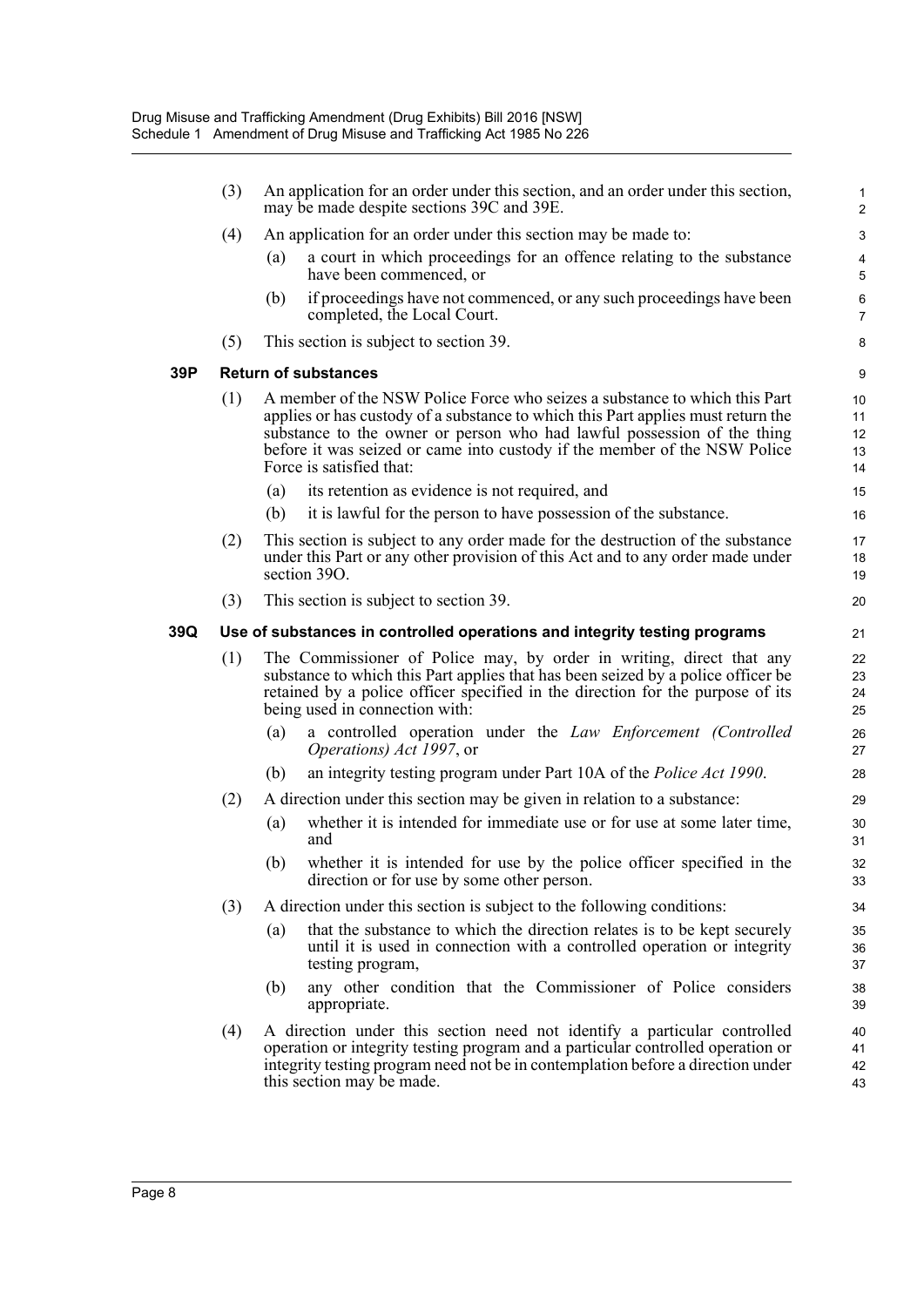|      |   | (5)                   |                          | Despite any other Act or law to the contrary, the functions of the<br>Commissioner of Police under this section may not be delegated except to:                                                 | $\mathbf{1}$<br>$\overline{2}$ |
|------|---|-----------------------|--------------------------|-------------------------------------------------------------------------------------------------------------------------------------------------------------------------------------------------|--------------------------------|
|      |   |                       | (a)                      | a Deputy Commissioner of Police, or                                                                                                                                                             | $\mathsf 3$                    |
|      |   |                       | (b)                      | a person who is appointed to a NSW Police Force Senior Executive                                                                                                                                | $\overline{\mathbf{4}}$        |
|      |   |                       |                          | Service position and to whom the function under section $6(1)$ of the<br>Law Enforcement (Controlled Operations) Act 1997 of authorising the                                                    | 5<br>$\,6\,$                   |
|      |   |                       |                          | conduct of a controlled operation has been delegated in accordance with                                                                                                                         | $\overline{7}$                 |
|      |   |                       |                          | that Act.                                                                                                                                                                                       | 8                              |
| [4]  |   |                       |                          | Section 41 Authorisation of Secretary of Ministry of Health                                                                                                                                     | 9                              |
|      |   |                       |                          | Omit "Department of Health". Insert instead "Ministry of Health".                                                                                                                               | 10                             |
| [5]  |   |                       |                          | Section 41A Authorities for low-THC hemp not to be granted                                                                                                                                      | 11                             |
|      |   |                       |                          | Omit "Director-General of the Department of Health".                                                                                                                                            | 12                             |
|      |   |                       |                          | Insert instead "Secretary of the Ministry of Health".                                                                                                                                           | 13                             |
| [6]  |   |                       |                          | Section 42 Certificate of Secretary of Ministry of Health prima facie evidence                                                                                                                  | 14                             |
|      |   |                       |                          | Omit "Department of Health or by an officer of the Department of Health".                                                                                                                       | 15                             |
|      |   |                       |                          | Insert instead "Ministry of Health or by a person employed in the Ministry of Health".                                                                                                          | 16                             |
| [7]  |   |                       |                          | <b>Section 43 Certificate evidence</b>                                                                                                                                                          | 17                             |
|      |   |                       |                          | Omit "Director-General of the Department of Industry and Investment" from section 43 (5).                                                                                                       | 18                             |
|      |   |                       |                          | Insert instead "Secretary of the Ministry of Health".                                                                                                                                           | 19                             |
| [8]  |   | <b>Section 43 (5)</b> |                          |                                                                                                                                                                                                 | 20                             |
|      |   |                       |                          | Omit "Director-General" where secondly occurring. Insert instead "Secretary".                                                                                                                   | 21                             |
| [9]  |   | <b>Section 43 (6)</b> |                          |                                                                                                                                                                                                 | 22                             |
|      |   |                       |                          | Omit the definition of <i>analyst</i> .                                                                                                                                                         | 23                             |
| [10] |   | <b>Schedule 3</b>     |                          |                                                                                                                                                                                                 | 24                             |
|      |   |                       | Insert after Schedule 2: |                                                                                                                                                                                                 | 25                             |
|      |   | <b>Schedule 3</b>     |                          | <b>Savings and transitional provisions</b>                                                                                                                                                      | 26                             |
|      | 1 |                       | <b>Regulations</b>       |                                                                                                                                                                                                 | 27                             |
|      |   | (1)                   |                          | The regulations may contain provisions of a savings or transitional nature                                                                                                                      | 28                             |
|      |   |                       |                          | consequent on the enactment of this Act or any Act that amends this Act.                                                                                                                        | 29                             |
|      |   | (2)                   |                          | Any such provision may, if the regulations so provide, take effect from the<br>date of assent to the Act concerned or a later date.                                                             | 30<br>31                       |
|      |   | (3)                   |                          | To the extent to which any such provision takes effect from a date that is<br>earlier than the date of its publication on the NSW legislation website, the<br>provision does not operate so as: | 32<br>33<br>34                 |
|      |   |                       | (a)                      | to affect, in a manner prejudicial to any person (other than the State or<br>an authority of the State), the rights of that person existing before the<br>date of its publication, or           | 35<br>36<br>37                 |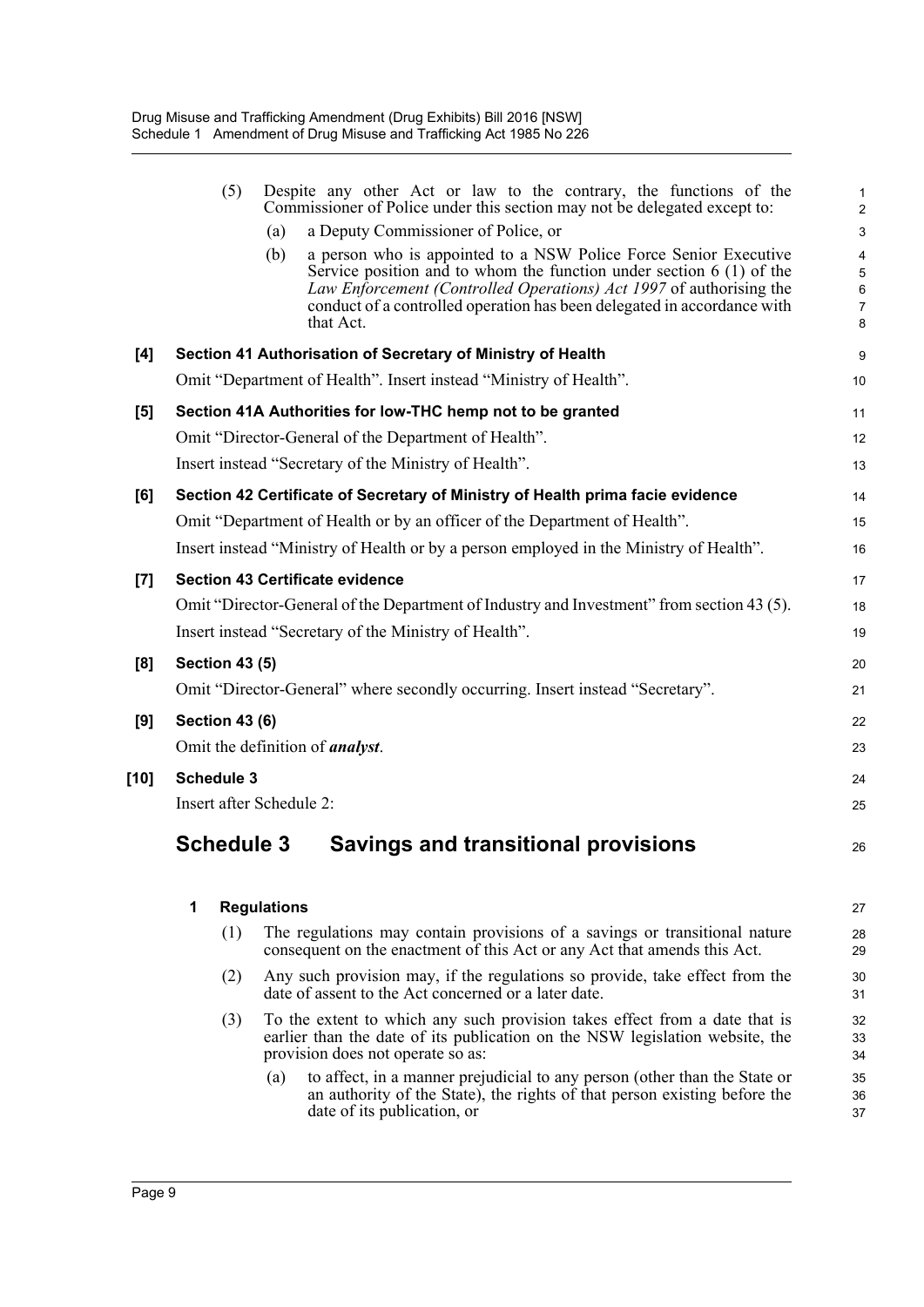(b) to impose liabilities on any person (other than the State or an authority of the State) in respect of anything done or omitted to be done before the date of its publication.

## **2 Drug Misuse and Trafficking Amendment (Drug Exhibits) Act 2016**

- (1) Part 3A of this Act, as substituted by the *Drug Misuse and Trafficking Amendment (Drug Exhibits) Act 2016*, applies, with any necessary modifications, to a substance referred to in that Part that was in the custody of a member of the NSW Police Force on the commencement of that Part.
- (2) A direction made under section 39RA of this Act, before its repeal by the *Drug Misuse and Trafficking Amendment (Drug Exhibits) Act 2016*, in relation to a prohibited plant or prohibited drug that was not used in connection with a controlled operation or integrity testing program before that repeal is taken to have been given under section 39Q of this Act as inserted by that Act.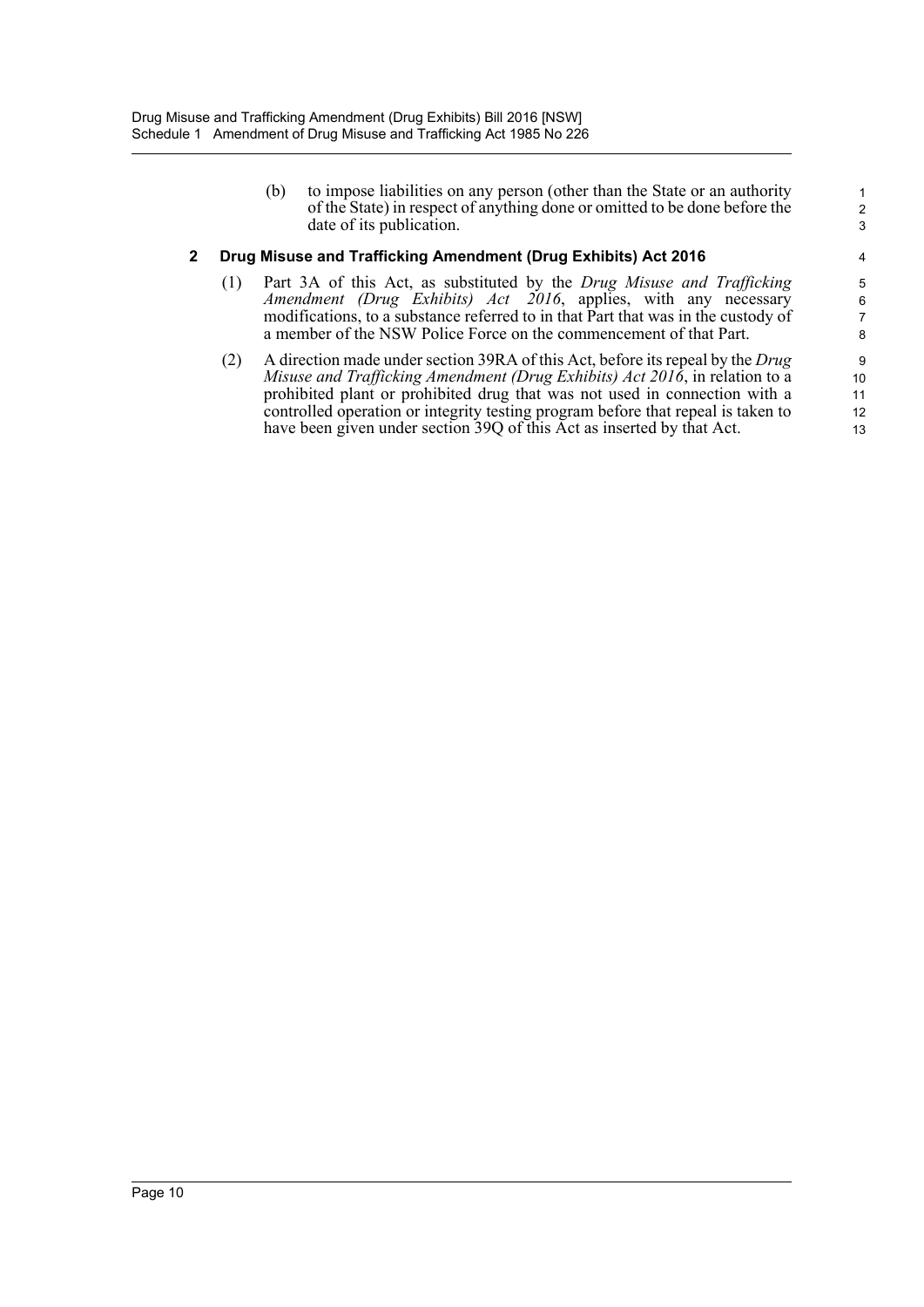<span id="page-15-0"></span>

| <b>Schedule 2</b> |                                                       | <b>Amendment of Drug Misuse and Trafficking</b><br><b>Regulation 2011</b>                                                                                                                                                                                                                                                                                                                       |                            |  |
|-------------------|-------------------------------------------------------|-------------------------------------------------------------------------------------------------------------------------------------------------------------------------------------------------------------------------------------------------------------------------------------------------------------------------------------------------------------------------------------------------|----------------------------|--|
| Part 3            |                                                       |                                                                                                                                                                                                                                                                                                                                                                                                 | 3                          |  |
|                   |                                                       | Omit the Part. Insert instead:                                                                                                                                                                                                                                                                                                                                                                  | 4                          |  |
|                   | Part 3<br>Dealings with and analysis of drug exhibits |                                                                                                                                                                                                                                                                                                                                                                                                 | 5                          |  |
|                   | <b>Division 1</b>                                     | <b>Preliminary</b>                                                                                                                                                                                                                                                                                                                                                                              | 6                          |  |
| 8                 |                                                       | Interpretation                                                                                                                                                                                                                                                                                                                                                                                  | $\overline{7}$             |  |
|                   | (1)                                                   | In this Part:                                                                                                                                                                                                                                                                                                                                                                                   | 8                          |  |
|                   |                                                       | A sample—see clause 14 (2).                                                                                                                                                                                                                                                                                                                                                                     | $\boldsymbol{9}$           |  |
|                   |                                                       | <i>approved</i> means approved by the Commissioner of Police for the purposes of<br>this Part.                                                                                                                                                                                                                                                                                                  | 10<br>11                   |  |
|                   |                                                       | <b>B</b> sample—see clause 16 (2).                                                                                                                                                                                                                                                                                                                                                              | 12                         |  |
|                   |                                                       | <i>drug exhibit bag</i> means a bag or other container that is an approved tamper<br>evident bag.                                                                                                                                                                                                                                                                                               | 13<br>14                   |  |
|                   |                                                       | <i>qualified plant identifier</i> means a person referred to in clause $12(2)(b)$ .                                                                                                                                                                                                                                                                                                             | 15                         |  |
|                   | (2)                                                   | A reference in this Part to anything done by an analyst includes a reference to<br>anything done by a person under the supervision of an analyst.                                                                                                                                                                                                                                               | 16<br>17                   |  |
|                   | (3)                                                   | Words and expressions in this Part have the same meaning as they have in<br>Part 3A of the Act.                                                                                                                                                                                                                                                                                                 | 18<br>19                   |  |
| 9                 |                                                       | <b>Application of Part</b>                                                                                                                                                                                                                                                                                                                                                                      | 20                         |  |
|                   |                                                       | This Part applies to a substance to which Part 3A of the Act applies.                                                                                                                                                                                                                                                                                                                           | 21                         |  |
| 10                | <b>Analysts</b>                                       |                                                                                                                                                                                                                                                                                                                                                                                                 | 22                         |  |
|                   |                                                       | For the purposes of the definition of <b>analyst</b> in section 3 (1) of the Act, a<br>person who is an analyst (however described) under a law of another State or<br>Territory that corresponds to the Act is an analyst.                                                                                                                                                                     | 23<br>24<br>25             |  |
|                   | <b>Division 2</b>                                     | <b>Samples and analysis</b>                                                                                                                                                                                                                                                                                                                                                                     | 26                         |  |
| 11                |                                                       | Initial quantity or mass of substances to be recorded and certificate provided                                                                                                                                                                                                                                                                                                                  | 27                         |  |
|                   | (1)                                                   | As soon as practicable after a substance to which this Part applies first comes<br>into the custody of any member of the NSW Police Force, and before any<br>samples are taken for analysis, an approved member of the NSW Police Force<br>must record the quantity or mass of the substance (the <i>initial quantity or mass</i> )<br>or provide the substance to an analyst for that purpose. | 28<br>29<br>30<br>31<br>32 |  |
|                   | (2)                                                   | The member of the NSW Police Force or analyst must give a certificate as to<br>the initial quantity or mass of a substance and must cause a copy of the<br>certificate to be served on the defendant or accused person in any proceedings<br>under the Act relating to the substance.                                                                                                           | 33<br>34<br>35<br>36       |  |
|                   | (3)                                                   | In any legal proceedings under the Act, the production of a certificate,<br>purporting to be signed by an approved member of the NSW Police Force or<br>analyst, is prima facie evidence of the quantity or mass of the substance and<br>the matters stated in it.                                                                                                                              | 37<br>38<br>39<br>40       |  |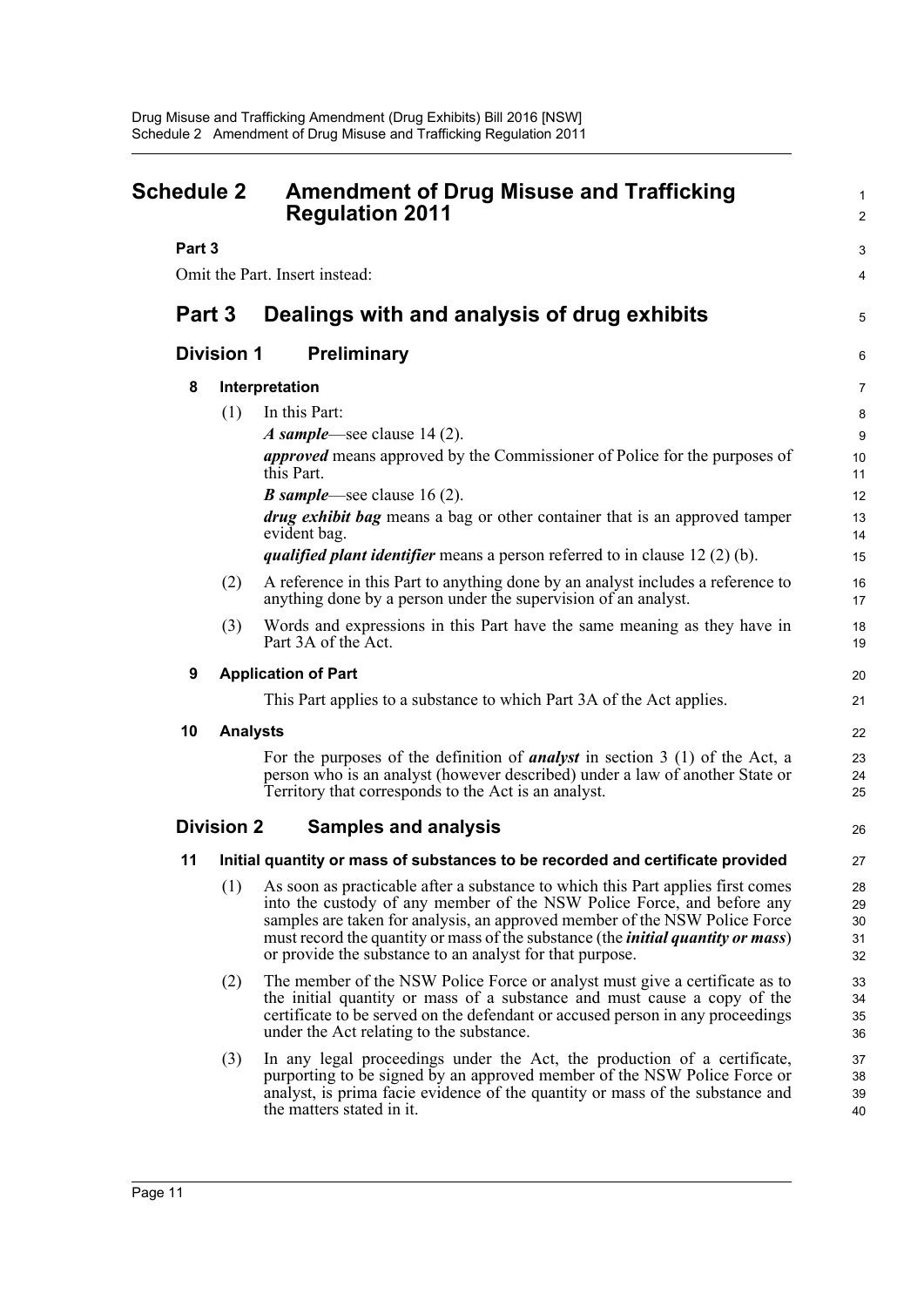(4) Subclause (3) does not apply if an order for the determination of the mass of the substance is made under section 39M of the Act.

(5) In any legal proceedings under the Act, the production of a certificate, purporting to be signed by a person who determined the mass of a substance in accordance with a quantity review order under section 39M of the Act, is prima facie evidence of the mass of the substance and the matters stated in it.

#### **12 Prohibited plants**

- (1) As soon as practicable after plants to which this Part applies first come into the custody of any member of the NSW Police Force, a qualified plant identifier or an analyst must be given access to or provided with an amount of the plants that is sufficient to allow their identification.
- (2) The following persons are prescribed for the purposes of section 39H of the Act:
	- (a) a person who is an analyst,
	- (b) a person approved by the Secretary of the Department of Industry, Skills and Regional Development for the purposes of identifying whether or not plants are prohibited plants.

**Note.** Prohibited plants may be destroyed once identification has been obtained and other identification procedures carried out, see section 39H of the Act.

## **13 Taking and retention of amounts for samples of substances (other than plants)**

- (1) An amount of a substance to which this Part applies (other than a plant) that is sufficient to allow for 3 times the amount required for 2 samples for analysis must, if practicable, be retained by:
	- (a) a member of the NSW Police Force, or
	- (b) an analyst (if the bulk of the substance is provided to the analyst).
- (2) An amount of a substance that is required to be provided to an analyst under this Part is to be provided by an approved member of the NSW Police Force. **Note.** Clause 16D provides for the transport of substances by approved couriers.

#### **14 Drugs of more than traffickable quantity and other substances**

- (1) This clause applies to the following substances:
	- (a) a Schedule 9 substance,
	- (b) a psychoactive substance,
	- (c) a prohibited drug, or suspected prohibited drug, if the quantity of the drug is not less than the traffickable quantity for the drug.
- (2) As soon as reasonably practicable after a substance to which this clause applies first comes into the custody of a member of the NSW Police Force, an amount that is sufficient to allow analysis of the substance must be provided to an analyst for analysis (an *A sample*) from the amount retained under clause 13.
- (3) A sample of a substance is not required to be provided under this clause if the substance is to be destroyed under section 39G or 39L of the Act or if an analyst has already retained an amount of the substance under clause 13.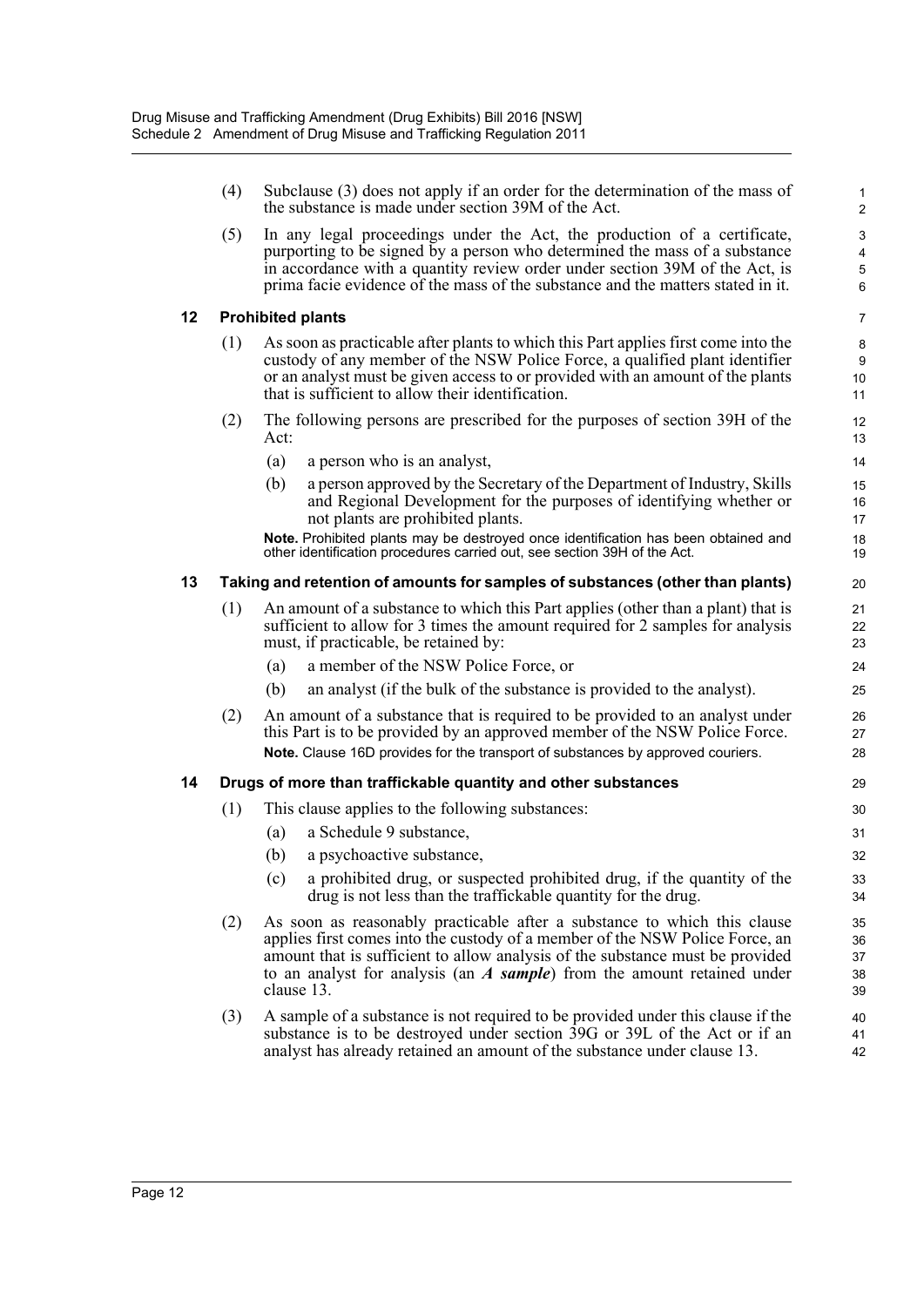## **15 Drugs of less than traffickable quantity**

(1) This clause applies to a substance that is a prohibited drug, or suspected prohibited drug, if the quantity of the substance is less than the traffickable quantity for the substance.

(2) As soon as reasonably practicable after it is known that the identity of a substance to which this clause applies is to be in dispute in proceedings for an offence, the substance must be provided to an analyst for analysis.

## **16 Analysis of B sample**

- (1) This clause applies to the following:
	- (a) a substance that is a prohibited drug or suspected prohibited drug, if the quantity of the substance is not less than the traffickable quantity for the substance,
	- (b) a Schedule 9 substance or a psychoactive substance, if a sufficient amount has been retained.
- (2) A defendant or an accused person in proceedings for an offence relating to a substance to which this clause applies may request that an analysis be made of a further sample (a *B sample*) of the substance.
- (3) The request is to be made by notice in writing to a qualified police officer not later than 28 days after a certificate of analysis of the A sample of the substance is served on the defendant or accused person.
- (4) The defendant or accused person may in the notice request:
	- (a) that the analysis of the B sample be witnessed by a nominated person, or
	- (b) that the analysis be carried out by a nominated analyst who is of a class of approved analysts.
- (5) The qualified police officer is to arrange for an amount that is sufficient to allow analysis of the B sample to be provided to an analyst for analysis.
- (6) The analyst is to provide a copy of the results of the analysis to the qualified police officer who arranged for the analysis and to the defendant or accused person who requested it.
- (7) The cost of the analysis is to be borne by the defendant or accused person.

## **16A Carrying out of analysis**

- (1) An analyst to whom a substance is given for analysis under this Part may carry out an analysis of the substance to determine whether it is a prohibited drug, Schedule 9 substance or psychoactive substance and, if it is, to determine:
	- (a) the identity of the substance, and
	- (b) the quantity or mass of the substance, and
	- (c) if the substance is a prohibited drug of or more than the commercial quantity, the purity of the substance, if it is capable of being tested and it is reasonably practicable to do so.
- (2) If the substance is cannabis leaf, the analyst, after identifying the substance, need only determine the mass of the cannabis leaf.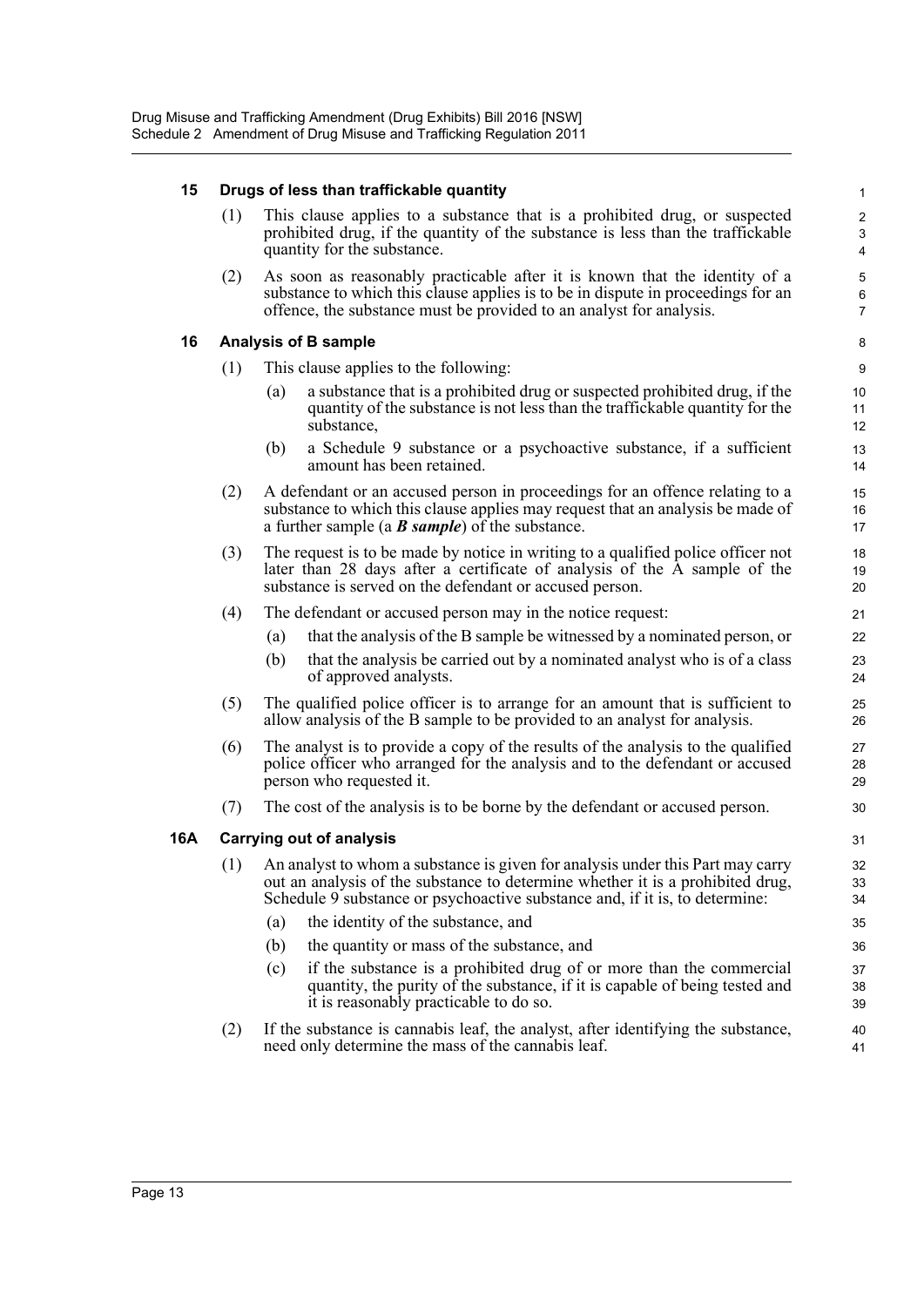#### **16B Analyst's certificate**

An analyst who analyses a substance under this Part may prepare a certificate under section 43 (1) of the Act of the result of the analysis that includes the following:

25

- (a) the identity of the substance,
- (b) the quantity or mass of the substance,
- (c) if the substance is a prohibited drug of not less than the commercial quantity, the purity of the substance, if it is capable of being tested and it is reasonably practicable to do so.

#### **16C Significant variations**

If a difference occurs between the findings recorded in 2 or more certificates of any analyst concerning the same drug exhibit and the analyst providing the later or latest certificate is of the opinion that the difference is significant, that analyst must immediately forward a copy of all certificates relating to the drug exhibit to the Director of Public Prosecutions.

## **16D Transport of substances for analysis**

- (1) A substance that is being provided to a qualified plant identifier or an analyst for identification or analysis may be transported to the qualified plant identifier or analyst by an approved courier, if the plant or substance is contained in a drug exhibit bag.
- (2) An approved courier who transports or delivers a substance in accordance with the Act or this Part is exempt from the provisions of the Act relating to the possession or supply of the substance to the extent necessary to enable the courier to carry out those functions.

## **Division 3 Records, storage and security**

## **16E Evidence of substances before destruction**

- (1) For the purposes of sections 39G (3), 39I (3) and 39K (1) (c) of the Act, the following particulars must be recorded in relation to a substance (other than a plant):
	- (a) a photograph of the substance,
	- (b) the mass of the substance.
- (2) For the purposes of sections 39G (3), 39H (b) and 39K (1) (c) of the Act, the following particulars must be recorded in relation to a substance that is a plant:
	- (a) a photograph of the plant,
	- (b) if practicable, the height of the plant,
	- (c) if there is more than one plant, the number of plants.

## **16F NSW Police Force exhibits management system**

(1) As soon as practicable after the first occasion on which a substance to which this Part applies comes into the custody of any member of the NSW Police Force, the particulars of the substance must be entered into the NSW Police Force exhibits management system in accordance with the requirements of that system.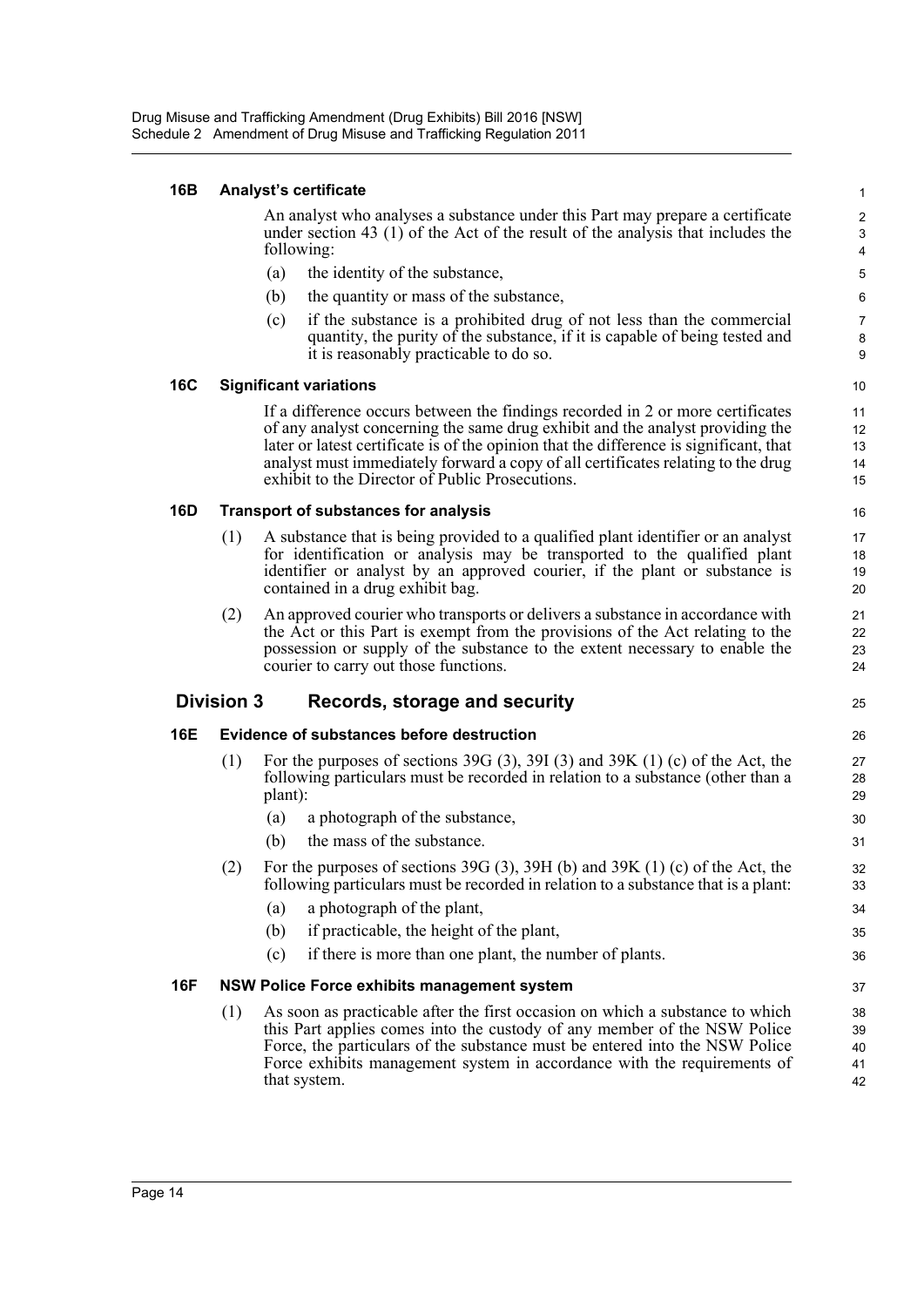|            | (2) |     | The following must also be entered into the NSW Police Force exhibits<br>management system in accordance with the requirements of that system:                                                                                                                                                                                                                                                                                     | $\mathbf{1}$<br>$\overline{\mathbf{c}}$       |
|------------|-----|-----|------------------------------------------------------------------------------------------------------------------------------------------------------------------------------------------------------------------------------------------------------------------------------------------------------------------------------------------------------------------------------------------------------------------------------------|-----------------------------------------------|
|            |     | (a) | particulars of any occasion on which a drug exhibit bag that is in the<br>custody of a member of the NSW Police Force and that contains a<br>substance to which this Part applies is opened after being sealed,                                                                                                                                                                                                                    | 3<br>$\overline{\mathbf{4}}$<br>5             |
|            |     | (b) | particulars of any change in identification details or location of a drug<br>exhibit bag that is in the custody of a member of the NSW Police Force,<br>or is transported to a qualified plant identifier or an analyst for the<br>purposes of this Part, and that contains a substance to which this Part<br>applies (whether transport of the bag is provided by a member of the<br>NSW Police Force or by an approved courier), | $\,6$<br>$\overline{7}$<br>8<br>9<br>10<br>11 |
|            |     | (c) | particulars of the receipt of any such bag.                                                                                                                                                                                                                                                                                                                                                                                        | 12                                            |
| <b>16G</b> |     |     | Drug exhibit bags                                                                                                                                                                                                                                                                                                                                                                                                                  | 13                                            |
|            | (1) |     | A substance to which this Part applies is to be placed in a drug exhibit bag as<br>soon as practicable after the substance first comes into the custody of any<br>member of the NSW Police Force.                                                                                                                                                                                                                                  | 14<br>15<br>16                                |
|            | (2) |     | The drug exhibit bag must be sealed and labelled in the approved manner.                                                                                                                                                                                                                                                                                                                                                           | 17                                            |
|            | (3) |     | The label must:                                                                                                                                                                                                                                                                                                                                                                                                                    | 18                                            |
|            |     | (a) | contain the name of the member of the NSW Police Force in charge of<br>the investigation to which the exhibit relates and the name of the person<br>who sealed the bag, and                                                                                                                                                                                                                                                        | 19<br>20<br>21                                |
|            |     | (b) | contain the date, time, offender's name (if known) and the registered<br>number of the exhibit, and                                                                                                                                                                                                                                                                                                                                | 22<br>23                                      |
|            |     | (c) | be signed by the person who sealed the bag.                                                                                                                                                                                                                                                                                                                                                                                        | 24                                            |
|            | (4) |     | Particulars of the issue of each drug exhibit bag, and of drug exhibit bags<br>containing a substance to which this Part applies, are to be recorded in<br>approved registers.                                                                                                                                                                                                                                                     | 25<br>26<br>27                                |
|            | (5) |     | A sealed drug exhibit bag may be opened before analysis only if:                                                                                                                                                                                                                                                                                                                                                                   | 28                                            |
|            |     | (a) | a qualified police officer (or a delegate of a qualified police officer) who<br>is of the opinion that exceptional circumstances warrant the action being<br>taken approves the action in writing, or                                                                                                                                                                                                                              | 29<br>30<br>31                                |
|            |     | (b) | access is required by a member of the NSW Police Force for weighing,<br>presumptive testing or taking a sample.                                                                                                                                                                                                                                                                                                                    | 32<br>33                                      |
|            | (6) |     | A sealed drug exhibit bag that is opened before analysis must be opened in the<br>presence of the person who requires access to the substance, the member of the<br>NSW Police Force in charge of the investigation to which the exhibit relates<br>or the case exhibit officer.                                                                                                                                                   | 34<br>35<br>36<br>37                          |
| 16H        |     |     | Storage of drug exhibit bags                                                                                                                                                                                                                                                                                                                                                                                                       | 38                                            |
|            |     |     | A drug exhibit bag that is in the custody of a member of the NSW Police Force<br>and that contains a substance to which this Part applies must, unless it is being<br>transported, be kept:                                                                                                                                                                                                                                        | 39<br>40<br>41                                |
|            |     | (a) | in a locked vault or cabinet that has a dual locking mechanism that<br>requires at least 2 separate keys to unlock it, or                                                                                                                                                                                                                                                                                                          | 42<br>43                                      |
|            |     | (b) | in an approved facility.                                                                                                                                                                                                                                                                                                                                                                                                           | 44                                            |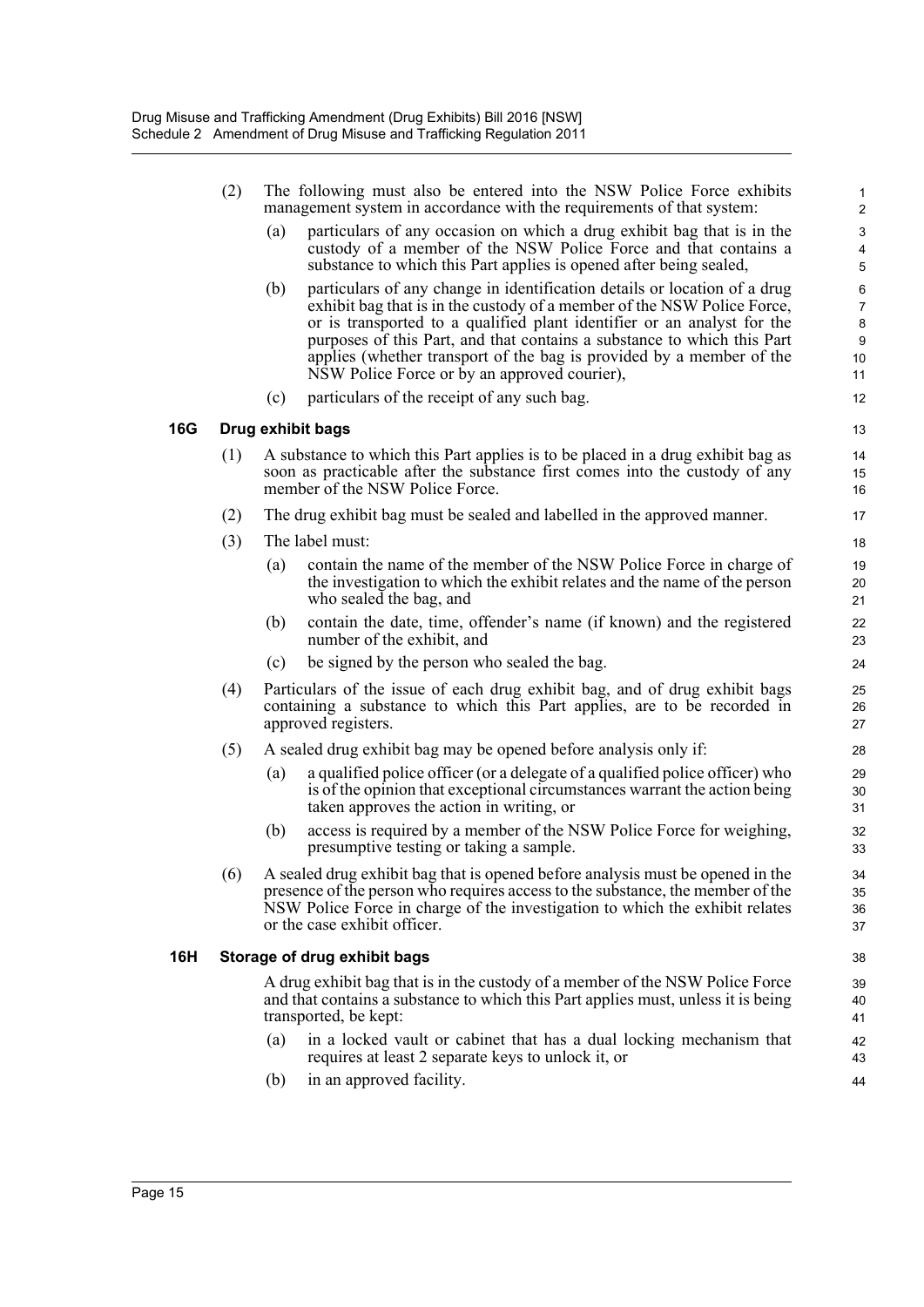## **Division 4 Destruction of substances**

#### **16I Destruction of sample material**

(1) A part of any substance given to an analyst for analysis under this Part that is not required for the analysis, or a sample for which a certificate of analysis has been given under this Part, may be destroyed with the authority of an Executive Director or a nominated Director of the Forensic and Analytical Science Service of the Ministry of Health.

1

30

- (2) A qualified police officer may order in writing that a part of any substance retained under this Part, for which analysis is not carried out under this Part, be destroyed at any time after the end of any relevant proceedings for an offence relating to the substance.
- (3) In this clause, the *end of any relevant proceedings* includes the end of any appeal proceedings or, if no appeal is made, the end of the period within which an appeal may be made.

#### **16J Inspection before destruction**

If an order for the destruction of a substance to which this Part applies is made under Part 3A of the Act or this Division by a qualified police officer, the person who has custody of the substance must arrange for a police officer of or above the rank of inspector to inspect the drug exhibit bag containing the substance to determine whether or not the bag has been opened or tampered with since it was last sealed.

#### **16K Manner of destruction**

A substance that is destroyed under Part 3A of the Act or this Division on the order of a qualified police officer must be destroyed in the presence of all of the following persons:

- (a) a police officer of or above the rank of inspector,
- (b) an independent witness,
- (c) a member of the NSW Police Force who is capable of identifying the exhibit being destroyed as the substance ordered to be destroyed.

## **Division 5 Evidentiary certificates**

## **16L Evidentiary provision—NSW Police Force exhibits management system**

In any proceedings for an offence against the Act or an appeal relating to any such proceedings, the production of one or more exhibit detail sheets certified by a member of the NSW Police Force to have been issued under the authority of the NSW Police Force exhibits management system, and relating to the whole or part of a drug exhibit identified in the sheets, is prima facie evidence of the dealings with that exhibit that are listed in the sheets.

#### **16M Evidentiary provision—continuity evidence**

- (1) In any proceedings for an offence against the Act, the production of all of the following certificates is prima facie evidence that a substance (other than a prohibited drug, or suspected prohibited drug, of less than the traffickable quantity) retained by a member of the NSW Police Force was the same substance that was analysed under this Part, if each certificate identifies the same drug exhibit bag:
	- (a) a certificate by a member of the NSW Police Force certifying that the substance was placed in a drug exhibit bag identified in the certificate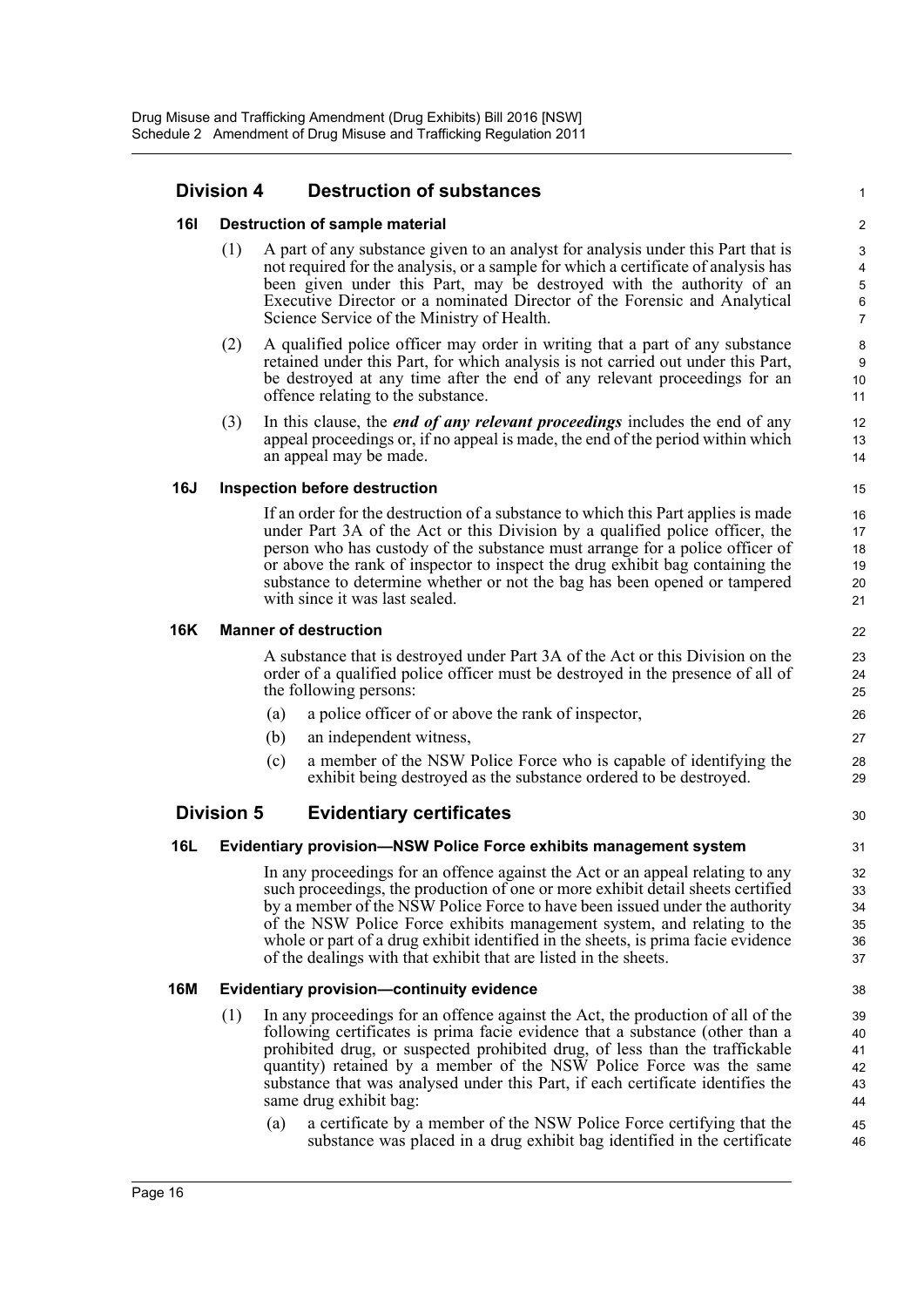and that the bag was sealed and labelled by the member of the NSW Police Force,

- (b) a certificate by an officer of the New South Wales Forensic and Analytical Science Service of the Ministry of Health or other approved person who received a substance for analysis that a specified substance submitted for analysis was received in a drug exhibit bag identified in the certificate, and that, when received, the seal of the drug exhibit bag was not broken or otherwise tampered with,
- (c) a certificate by an analyst under section 43 (1) of the Act certifying the results of analysis of a substance contained in a drug exhibit bag identified in the certificate.
- (2) In any proceedings for an offence against the Act, the production of all of the following certificates is prima facie evidence that a substance (other than a prohibited drug, or suspected prohibited drug, of less than the traffickable quantity) retained by a member of the NSW Police Force was the same substance that was analysed under this Part, if each certificate identifies the same drug exhibit bag or another drug exhibit bag into which the substance was placed (as referred to in one of the certificates):
	- (a) a certificate by a member of the NSW Police Force certifying that the substance was placed in a drug exhibit bag identified in the certificate and that the bag was sealed and labelled by the member of the NSW Police Force,
	- (b) a certificate by a member of the NSW Police Force certifying that the drug exhibit bag identified in the certificate:
		- was received by the member and that, when received, the seal of the drug exhibit bag was not broken or otherwise tampered with, and
		- (ii) was opened by the member and that an amount of the substance was removed from the bag, tested or otherwise dealt with as specified in the certificate, and placed in the same drug exhibit bag with a new seal, or another drug exhibit bag, identified in the certificate, that was sealed and labelled by the member,
	- (c) a certificate by an officer of the New South Wales Forensic and Analytical Science Service of the Ministry of Health or other approved person who received a substance for analysis that a specified substance submitted for analysis was received in a drug exhibit bag identified in the certificate (being the drug exhibit bag referred to in paragraph (b) (ii)), and that, when received, the seal of the drug exhibit bag was not broken or otherwise tampered with,
	- (d) a certificate by an analyst under section 43 (1) of the Act certifying the results of analysis of a substance contained in a drug exhibit bag identified in the certificate.
- (3) In any proceedings for an offence against the Act, the production of all of the following certificates is prima facie evidence that a prohibited drug or suspected prohibited drug of less than the traffickable quantity retained by a member of the NSW Police Force was the same substance that was analysed under this Part, if each certificate identifies the same drug exhibit bag:
	- a certificate by a member of the NSW Police Force certifying that the substance was placed in a drug exhibit bag identified in the certificate and that the bag was sealed and labelled by the member of the NSW Police Force,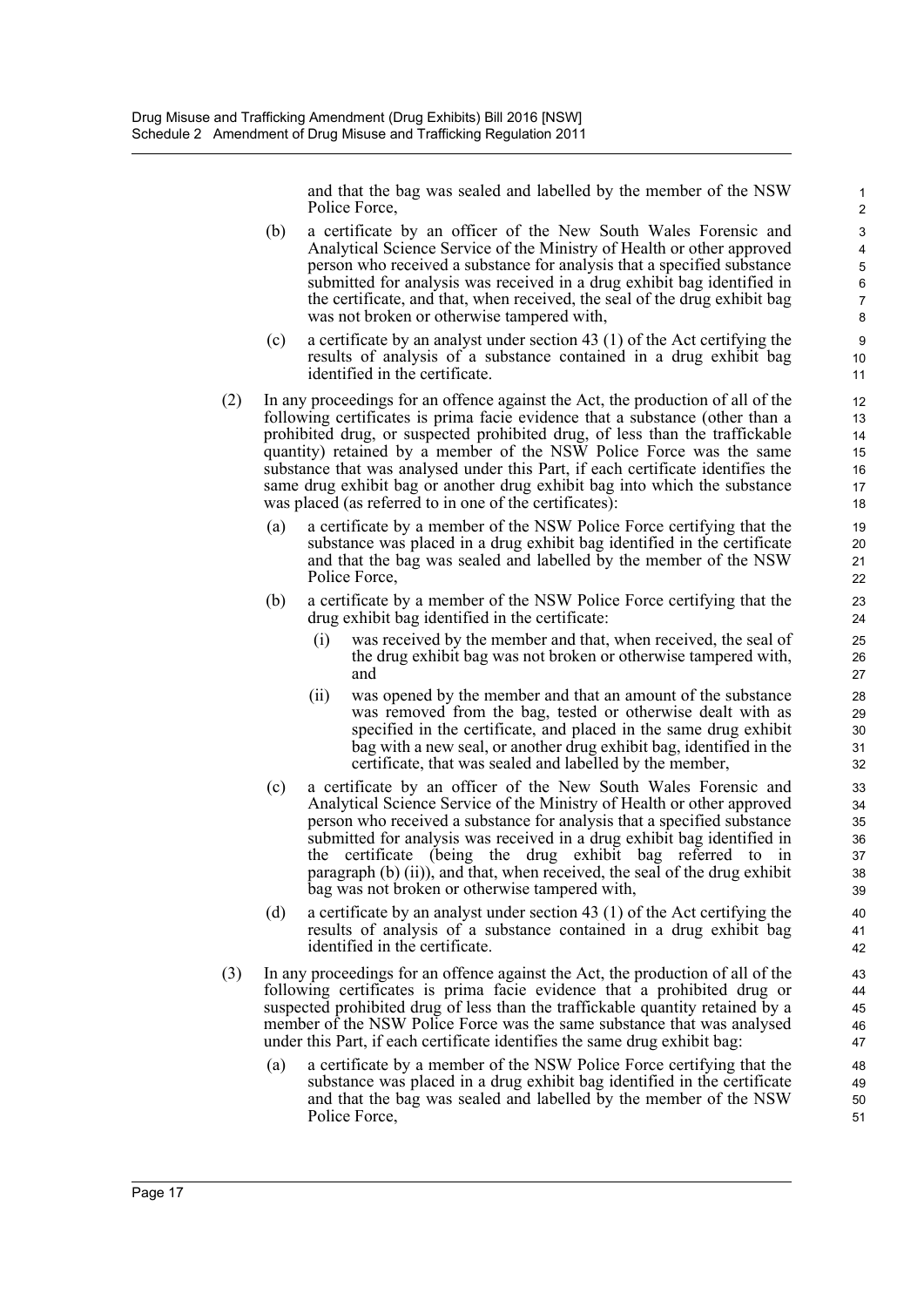- (b) a certificate by a member of the NSW Police Force certifying that the drug exhibit bag identified in the certificate:
	- (i) was received by the member and that, when received, the seal of the drug exhibit bag was not broken or otherwise tampered with, and

- (ii) was or was not opened by the member, and
- (iii) if the bag was opened, an amount of the substance was removed from the bag, tested or otherwise dealt with as specified in the certificate, and placed in the same drug exhibit bag with a new seal, or another drug exhibit bag, identified in the certificate, that was sealed and labelled by the member,
- (c) a certificate by an officer of the New South Wales Forensic and Analytical Science Service of the Ministry of Health or other approved person who received a substance for analysis that a specified substance submitted for analysis was received in a drug exhibit bag identified in the certificate (being the drug exhibit bag referred to in paragraph (b) (iii)), and that, when received, the seal of the drug exhibit bag was not broken or otherwise tampered with,
- (d) a certificate by an analyst under section 43 (1) of the Act certifying the results of analysis of a substance contained in a drug exhibit bag identified in the certificate.

#### **16N Proof of signatures, appointments and approval for purposes of evidentiary certificates unnecessary**

In any legal proceedings under the Act in which a certificate under this Part is produced as prima facie evidence of the matters stated in it, the certificate is prima facie evidence of those matters without proof of the signature, appointment or approval of the person purporting to sign the certificate.